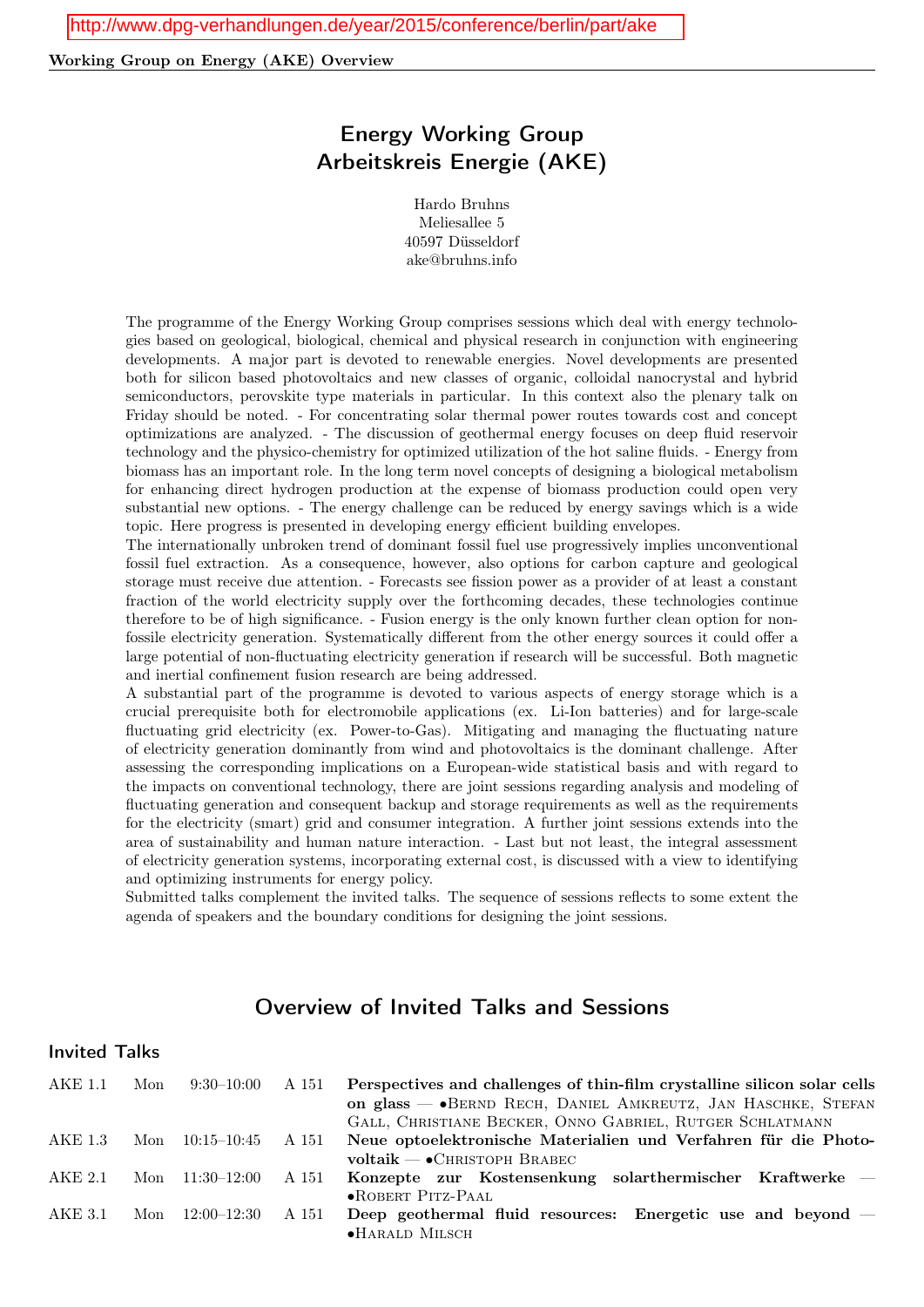### Working Group on Energy (AKE) Overview

| AKE 4.1        | Mon | $15:00 - 15:30$ | A 151 | Nuclear fission energy: new build, operation, fuel cycle and decom-                                                                                              |
|----------------|-----|-----------------|-------|------------------------------------------------------------------------------------------------------------------------------------------------------------------|
| AKE 5.1        | Mon | $15:30 - 16:00$ | A 151 | missioning in the international perspective $\sim$ STEFAN NIESSEN<br>Wendelstein 7-X, ein Konzept für ein stationäres Fusionsplasma -<br>.ROBERT WOLF, W7-X TEAM |
| <b>AKE 5.2</b> | Mon | $16:00 - 16:30$ | A 151 | Laserfusion: status and concepts for new laser drivers and ignition<br>$physics$ $ \bullet$ BJORN MANUEL HEGELICH                                                |
| AKE 6.1        | Mon | $16:45 - 17:15$ | A 151 | "Fracking"- Routine oder Risikotechnologie? - MICHAEL KOSI-<br><b>NOWSKI</b>                                                                                     |
| AKE 6.2        | Mon | $17:15 - 17:45$ | A 151 | Geological carbon storage: processes, risks and opportunities -<br>$\bullet$ HOLGER OTT                                                                          |
| AKE 7.1        | Tue | $9:30-10:00$    | A 151 | Optionen und Trends der Biomassenutzung: Perspektiven für die<br>Bioenergie 2050 - JENS PONITKA, DANIELA THRÄN                                                   |
| AKE 7.2        | Tue | $10:00-10:30$   | A 151 | Rational design of cyanobacteria for hydrogen production - SASCHA<br>REXROTH                                                                                     |
| <b>AKE 8.1</b> | Tue | $10:45 - 11:15$ | A 151 | Energiespeicher für die Elektromobilität - Perspektiven und Limi-<br>$tierungen \longrightarrow MARGRET WOHLFAHRT-MEHRENS$                                       |
| AKE 9.1        | Tue | $14:00 - 14:30$ | A 151 | Power to Gas - an economic approach $? - \cdot$ MANFRED WAIDHAS                                                                                                  |
| AKE 10.1       | Wed | $9:30-10:00$    | A 151 | Neue Materialien und Komponenten für Energieeffiziente Gebäude-                                                                                                  |
|                |     |                 |       | hüllen — •ULRICH HEINEMANN, HELMUT WEINLÄDER, HANS-PETER<br>EBERT, STEPHAN WEISMANN                                                                              |
| AKE 11.1       | Wed | $10:15 - 10:45$ | A 151 | Ganzheitliche Bewertung von Stromerzeugungssystemen $ \bullet$ RAINER<br>FRIEDRICH, MARKUS BLESL                                                                 |
| AKE 12.1       | Wed | $11:15 - 11:45$ | A 151 | Electricity by Intermittent Sources — • FRIEDRICH WAGNER                                                                                                         |
| AKE 13.1       | Wed | $15:00 - 15:30$ | A 151 | Fluctuations from photovoltaic and wind power systems $-$ • DETLEV<br>HEINEMANN, GERALD LOHMANN, MOHAMMED REZA RAHIMI TABAR,<br>MEHRNAZ ANVARI                   |

## **Sessions**

| $AKE 1.1-1.4$   | Mon | $9:30-11:00$    | A 151           | <b>Photovoltaics</b>                                         |
|-----------------|-----|-----------------|-----------------|--------------------------------------------------------------|
| $AKE 2.1 - 2.1$ | Mon | $11:30-12:00$   | A 151           | <b>Solarthermal Energy Systems</b>                           |
| $AKE$ 3.1-3.1   | Mon | $12:00 - 12:30$ | A 151           | <b>Geothermal Energy</b>                                     |
| $AKE$ 4.1-4.1   | Mon | $15:00 - 15:30$ | A 151           | <b>Nuclear Fission Energy</b>                                |
| AKE 5.1–5.2     | Mon | $15:30 - 16:30$ | A 151           | <b>Nuclear Fusion Research</b>                               |
| AKE 6.1–6.2     | Mon | $16:45 - 17:45$ | A 151           | <b>Fossile Energy Systems</b>                                |
| AKE 7.1-7.2     | Tue | $9:30-10:30$    | A 151           | <b>Bioenergy</b>                                             |
| AKE 8.1-8.6     | Tue | $10:45 - 12:30$ | A 151           | Energy Storage I, Mobility, Materials                        |
| AKE 9.1-9.4     | Tue | $14:00 - 15:15$ | A 151           | Energy Storage II                                            |
| $AKE$ 10.1-10.2 | Wed | $9:30-10:15$    | A 151           | <b>Energy efficient Building envelopes</b>                   |
| AKE 11.1-11.1   | Wed | $10:15 - 10:45$ | A 151           | <b>Integral Assessment of Electricity Generation Systems</b> |
| AKE 12.1–12.3   | Wed | $11:15 - 12:15$ | A 151           | <b>Implications of Fluctuating Electricity Generation</b>    |
| AKE 13.1–13.5   | Wed | $15:00 - 16:30$ | A 151           | Fluctuating Electricity Supply: Modelling of Generation,     |
|                 |     |                 |                 | Backup and Storage (joint Session AKE / DY / SOE)            |
| AKE 14.1–14.6   | Wed | $16:45 - 18:30$ | MA 001          | Physics of Sustainability and Human-Nature Interactions I    |
|                 |     |                 |                 | (joint with DY, jDPG, BP, AKE) - session accompanying        |
|                 |     |                 |                 | the sympoisum SYPS                                           |
| AKE 15.1–15.12  | Thu | $9:30-12:45$    | <b>BH-N 243</b> | Energy Systems (joint session DY/ AKE /SOE)                  |

# Annual General Meeting of the Energy Working Group

The annual general meeting of the energy group will take place during the AKE spring meeting in the Physikzentrum at Bad Honnef on 16 April 2015.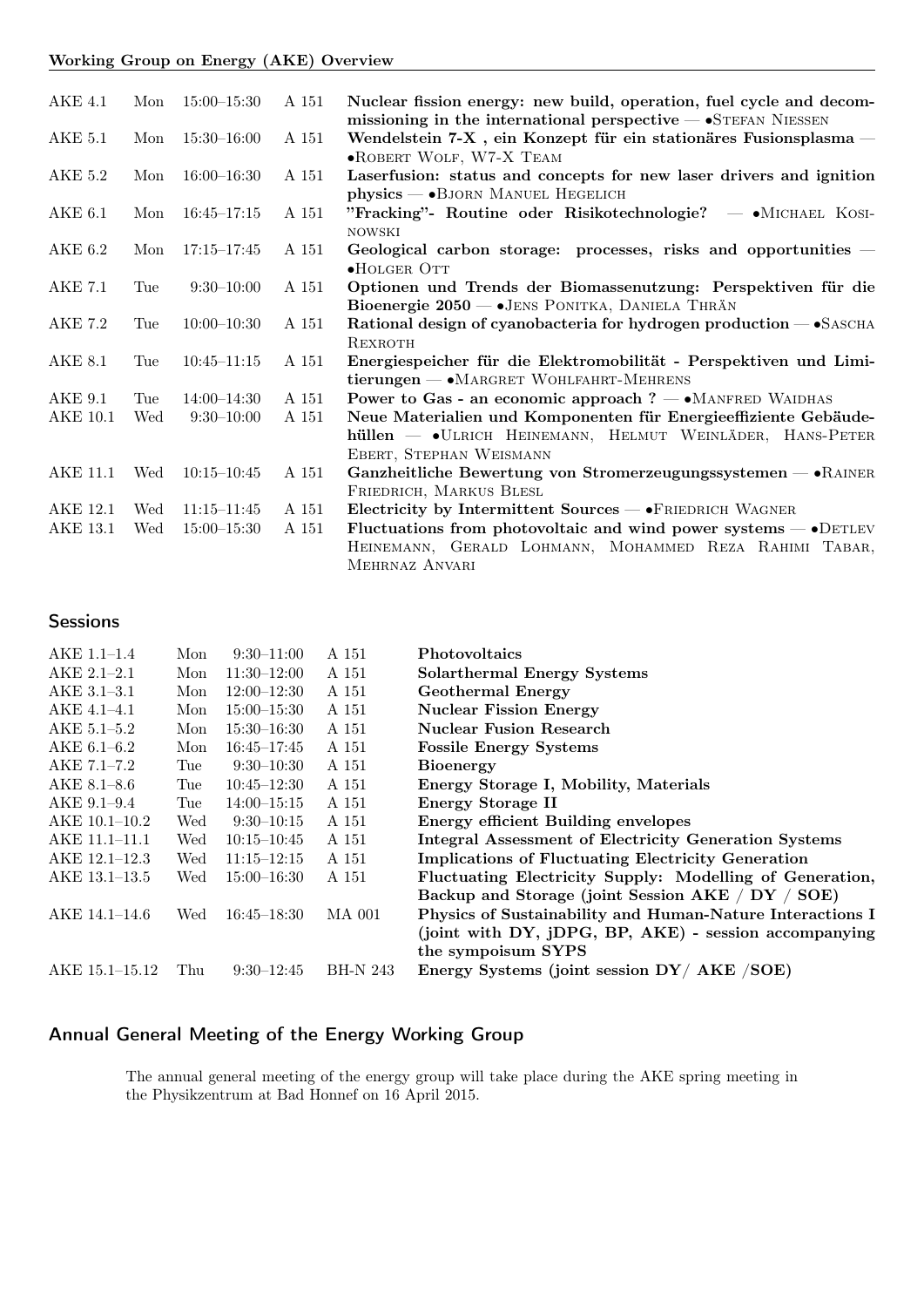## AKE 1: Photovoltaics

Time: Monday 9:30–11:00 Location: A 151

many

**Invited Talk** AKE 1.1 (7) Mon 9:30 A 151 Perspectives and challenges of thin-film crystalline silicon solar cells on glass —  $\bullet$ Bernd Rech<sup>1</sup>, Daniel Amkreutz<sup>1</sup>, JAN HASCHKE<sup>1</sup>, STEFAN GALL<sup>1</sup>, CHRISTIANE BECKER<sup>2</sup>, ONNO GABRIEL<sup>3</sup>, and RUTGER SCHLATMANN<sup>3</sup> - <sup>1</sup>Institut Silizium Photovoltaik, Helmholtz-Zentrum Berlin, 12489 Berlin, Germany — <sup>2</sup>Nachwuchsgruppe Nano-Sippe, Helmholtz-Zentrum Berlin, 12489 Berlin — <sup>3</sup>PVcomB, Helmholtz-Zentrum Berlin, 12489 Berlin, Ger-

Silicon is an abundant, non-toxic material which has evolved to be the dominating raw material for photovoltaic PV devices today. The world-wide market share of solar cells based on multi- or monocrystalline silicon wafers exceeds 80% in a strongly growing market. However, the high energy demand and costs for the production of silicon wafers gave rise to other silicon solar cell technologies aiming at high conversion efficiencies while using much less high quality crystalline silicon. Only recently, the liquid phase crystallization (LPC) of amorphous or nanocrystalline silicon thin-films directly on a glass substrate has received increased attention for photovoltaics. By using an electron-beam line source or a line shaped laser moving across the substrate the entire silicon precursor film is molten and subsequently recrystallizes. We will present our latest progress in fabricating high quality crystalline silicon thin film solar cells on glass highlighted by efficiencies of 12 % and open-circuit voltages Voc well above 600 mV with a maximum value of 656 mV. So far, such high Voc values have

Computational studies of material properties in  $\rm CuInSe_2$  ${\rm photovoltaic}$  solar cell material —  ${\rm Laura\,\, OikkonsN^1},$   ${\rm Mara}$ GANCHENKOVA<sup>2</sup>,  $\bullet$ Ari Paavo Seitsonen<sup>3,4</sup>, and Risto Nieminen<sup>1,5</sup> <sup>1</sup>COMP Centre of Excellence, Department of Applied Physics, Aalto University, Espoo, Finland — <sup>2</sup>Department of Materials Science, National Research Nuclear University, Moscow, Russia — <sup>3</sup> Institut für Chemie, University of Zürich, Switzerland — <sup>4</sup>Département de Chimie, École Normale Supérieure, Paris, France — <sup>5</sup>Dean's Office, Aalto Uni-

CuInGaSe<sup>2</sup> (CIGS) is considered as a highly efficient material in thin film solar cells. In recent years we have performed several studies of the properties of the CuInSe<sub>2</sub> (CIS) material, ranging from point defects [1], importance of Se-related defects [2], mass transport in CIS [3], incorporation of Na into CIS [4], and clustering and diffusion of defects [5]. We discuss the relation of our results with the experimental

[1] LE Oikkonen, MG Ganchenkova, AP Seitsonen and RM Niemi-

nen, Journal of Physics: Condensed Matter 23 (2011) 422202

[3] ibid, Journal of Applied Physics 113 (2013) 133510

AKE 1.2 (13) Mon 10:00 A 151

only been achieved on wafer-based silicon solar cells.

findings and the overall material properties of CIGS.

[2] ibid, Physical Review B 86 (2012) 165115

[4] ibid, Journal of Applied Physics 114 (2013) 083503 [5] ibid, Journal of Physics: Condensed Matter 26 (2014) 345501

**Invited Talk** AKE 1.3 (10) Mon 10:15 A 151 Neue optoelektronische Materialien und Verfahren für die Photovoltaik — ∙Christoph Brabec — iMEET @ Friedrich Alexander University Erlangen Nürnberg

Lösungsprozessierte Halbleiter finden immer mehr Bedeutung in der Entwicklung von optoelektronischen Bauteilen. Diese Klasse von Halbleiter umfasst die organischen Halbleiter, kolloidale Nanokristalle und Nanopartikel als auch hybride Halbleitersysteme. Die gezielte Optimierung der einzelnen Materialsysteme führte zu einer beachtlichen Qualitätssteigerung in diesen Materialklassen, die sich eindrucksvoll in der Effizienzkurve für photovoltaische Bauelemente widerspiegelt. Organische lösungsprozessierte Solarzellen als auch kolloidale Nanopartikelkomposite erreichen Effizienzen von 9 - 11%, hybride lösungsprozessierte Halbleiter wie die Perovskite erreichen Effizienzen von über 20 %. Die kontinuierliche Verbesserung der Halbleiter wird begleitet durch neue Architekturen als auch durch innovative Konzepte in der Lichteinkopplung bzw. Lichtmanipulation, so dass eine weitere stetige Verbesserung in der Performance von gedruckten Solarzellen zu erwarten ist. In diesem Vortrag werden die opto-elektronischen Eigenschaften dieser neuen Halbleitersysteme und deren Verwendung in der Photovoltaik diskutiert. Neue Solarzellen Architekturen, die speziell für die Lösungsprozessierung entwickelt wurden, werden vorgestellt. Erste Applikationen versuchen die Alleinstellungsmerkmale dieser Technologie zur Geltung zu bringen - Eigenschaften wie Transparenz und die Farbgebung spielen hier eine große Rolle.

AKE 1.4 (20) Mon 10:45 A 151 Recent progress in organic photovoltaics — •JOHANNES WIDmer, Christian Koerner, and Karl Leo — IAPP (Institut für Angewandte Photophysik), TU Dresden, Germany

Organic solar cells are today manufactured as flexible, light weight "solar films". These modules can be designed in various colors, and they are optionally available as semi-transparent foils. These properties illustrate some of the advantages which organic photovoltaics have over their established inorganic counterparts. And though absolute efficiencies of organic photovoltaics are still below those of silicon solar cells, they have reached a level where their unique characteristics start to make them interesting for commercial applications.

In this contribution, we give a compact overview over the scientific and technological specifics of organic photovoltaics. We outline prevailing topics and challenges in research and development, and discuss promising application scenarios. Thereby we illustrate, why organic solar cells might soon be found in places where today we do not think about photovoltaics yet.

AKE 2: Solarthermal Energy Systems

Time: Monday 11:30–12:00 Location: A 151

versity, Finland

**Invited Talk** AKE 2.1 (30) Mon 11:30 A 151 Konzepte zur Kostensenkung solarthermischer Kraftwerke — ∙Robert Pitz-Paal — DLR, Institut für Solarforschung, Köln, Deutschland

In solarthermischen Kraftwerken werden konzentrierenden Kollektoren dazu verwendet die Hochtemperaturwärme für den Kraftwerksblock bereitzustellen. Es existiert eine Vielzahl von unterschiedlichen Konzepten, in den das Wärmträgermedium entweder direkt im Kraftwerkskreislauf verwendet wird (z.B. Wasserdampf), oder alternativ zunächst in einem Sekundärkreislauf zirkuliert (z.B. Thermoöl).

Bisher sind vor allem Parabolrinnensysteme, die Thermööl als Wärmeträgermedium verwenden, kommerziell erfolgreich. Es werden aber vermehrt auch alternative Ansätze verwendet, die sowohl andere Konzentratorgeometrien (Linear Fresnel Systeme, Turmkraftwerke) als auch andere Wärmeträgerfluide verwenden. Der Vortrag stellt eine Reihe von unterschiedlichen Konzepte vor und versucht diese einzuordnen indem er technologischen Stärken und Schwächen diskutiert.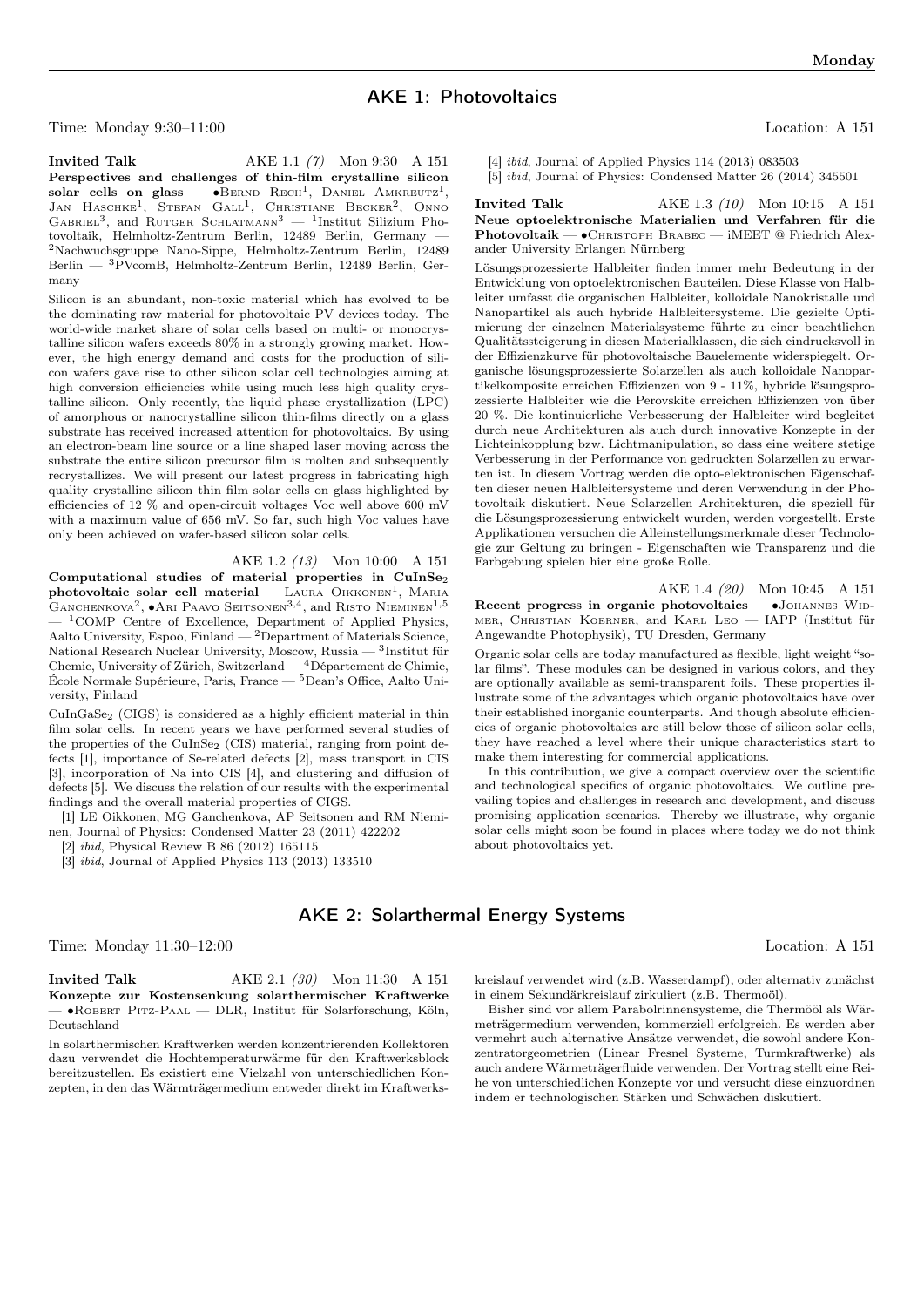### AKE 3: Geothermal Energy

Time: Monday 12:00–12:30 Location: A 151

**Invited Talk AKE 3.1 (2)** Mon 12:00 **A** 151 Deep geothermal fluid resources: Energetic use and beyond — ∙Harald Milsch — GFZ German Research Centre for Geosciences, Telegrafenberg, D-14473 Potsdam, Germany

Unlike countries with or close to volcanic areas Germany is not blessed with high temperature geothermal resources at shallow depths. However, also there deep geothermal energy can yield a significant contribution to the future renewable energy mix once a number of scientific and technical challenges have been overcome. Apart from improved exploration strategies required to drill into productive reservoirs these challenges predominantly relate to characterizing and appropriately

handling the energetic resource itself, the geothermal fluid. This fluid, rarely, is simply pure water but rather a compositionally complex aqueous solution containing various dissolved solid and gaseous species at high concentrations that can range up to 300 g/L and several Nm3, respectively. Consequently, a number of fluid-rock-materials interactions may occur when hot fluids are produced from the reservoir, their heat is extracted at the surface, and the cooled fluids are injected back into the formation during a geothermal energy cycle. In this contribution these interactions, the related physico-chemical processes, and ways to control these will be reviewed. Also, it will be discussed to what extent the fluid is valuable beyond heat energy as it relates to the dissolved elements and compounds it contains.

## AKE 4: Nuclear Fission Energy

Time: Monday 15:00–15:30 Location: A 151

**Invited Talk** AKE 4.1 (8) Mon 15:00 A 151 Nuclear fission energy: new build, operation, fuel cycle and decommissioning in the international perspective — •STEFAN Niessen — AREVA GmbH, Erlangen, Germany

Over 60 nuclear power reactors are in construction today and over 400 are connected to the grid. The presentation will show where. A nuclear new build project involves a team of several thousand people. Some pictures from ongoing new build projects will illustrate this. Using concrete examples from the AREVA group, the nuclear fuel cycle from uranium mines in Niger, Kazakhstan or Canada to chemical conversion, enrichment and fuel manufacturing will be explained. Also the recycling of used fuel and the fabrication of MOX fuel is addressed. The presentation closes with an overview on decommissioning and final storage projects.

## AKE 5: Nuclear Fusion Research

Time: Monday 15:30–16:30 Location: A 151

Invited Talk  $AKE$  5.1 (6) Mon 15:30 A 151 Wendelstein 7-X , ein Konzept für ein stationäres Fusionsplasma — ∙Robert Wolf und W7-X Team — Max-Planck-Institut für Plasmaphysik, Wendelstein-Str. 1, 17491 Greifswald

Ziel der internationalen Fusionsforschung ist die Entwicklung der Grundlagen für ein erstes Fusionskraftwerk. Wichtige Elemente dieser Entwicklung sind die Fusionsexperimente ITER und Wendelstein 7-X. ITER soll erstmalig ein brennendes Fusionsplasma mit einer positiven Leistungsbilanz erzeugen. Wendelstein 7-X beruht auf dem Stellarator-Prinzip, welches für den magnetischen Einschluss eines Hochtemperaturplasmas, anders als beim Tokamak ITER, ohne einen toroidalen Plasmastrom auskommt und damit intrinsisch stationär betrieben werden kann. Ziel dieses weltweit am weitesten entwickelten Stellarator-Experiments ist nachzuweisen, dass die Vorteile des stationären Einschlusses mit der Einschlussqualität eines Tokamaks kombiniert werden können. Nach Abschluss der Montage wird Wendelstein 7-X derzeit auf den experimentellen Betrieb vorbereitet. Erste Plasmaexperimente sind Mitte 2015 geplant. Bis 2019 soll Wendelstein 7-X schrittweise ausgebaut und auf Plasmen mit 10 MW Heizleistung und Pulsdauern bis zu 30 Minuten vorbereitet werden. Der Vortrag erklärt die technische Inbetriebnahme von Wendelstein 7-X, erläutert die Planung erster Experimente und diskutiert abschließend die Perspektiven für ein Fusionskraftwerk auf Basis des Stellarator-Prinzips.

**Invited Talk** AKE 5.2 (11) Mon 16:00 A 151 Laserfusion: status and concepts for new laser drivers and ignition physics — •BJORN MANUEL HEGELICH — University of Texas at Austin, Austin, TX, USA

Laser Fusion or more generally, Inertial Confinement Fusion (ICF) is one of the two big options for energy from controlled fusion in the laboratory and ultimately a power plant and its successful development would be a game changer with regards to the world\*s energy challenges. Coordinated, large laser fusion / ICF programs are underway in several countries, including the USA, France, China, and Russia, and have encountered both progress and setbacks in the recent years. Several large dedicated fusion laser facilities have been constructed worldwide or are currently under construction, such as the National Ignition Facility (NIF) in the US, the Laser MegaJoule (LMJ) in France, the Shenguan-III and \*IV lases in China as well as a 2.8MJ laser system in Russia. At the same time, laser technology is making rapid progress in many sub-fields, especially direct diode pumping of ceramic laser media and offers new possibilities for laser drivers for both research installations and power plant concepts. This talk will give an overview over the status and trajectory of the different laser fusion programs worldwide as well as highlight recent challenges, open questions and new concepts in both ignition physics and driver development.

### AKE 6: Fossile Energy Systems

Time: Monday 16:45–17:45 Location: A 151

**Invited Talk** AKE 6.1 (9) Mon 16:45 A 151 "Fracking" - Routine oder Risikotechnologie? — • MICHAEL KOsinowski — Bundesanstalt für Geowissenschaften und Rohstoffe Hannover

Die "hydraulische Bohrlochbehandlung" ist genau genommen ein Verfahren zur Behandlung des Gesteins außerhalb des Bohrlochs. Bei diesem Verfahren wird ein Fluid mit so hohem Druck in das Gestein gepresst, dass die Gesteinsfestigkeit überschritten wird und sich Risse bilden. Über diese Risse können Gase und Flüssigkeiten aus den Gesteinsporen in das Bohrloch fließen. Wenn die Risse groß genug sind und die Porenfüllung hinreichende Zuflüsse ermöglichen, können so Erdgas, Erdöl oder warmes Wasser für Heizzwecke in wirtschaftlich interessanten Mengen aus Gesteinen gewonnen werden, deren natürliche Durchlässigkeit dafür zu gering wäre.

Unter dem Namen Fracking ist die hydraulische Bohrlochbehandlung in das öffentliche Interesse und in die Kritik geraten. Während die Befürworter angesichts einer seit Jahrzehnten üblichen Technologie von routinemäßigen Anwendungen sprechen, sehen die Kritiker darin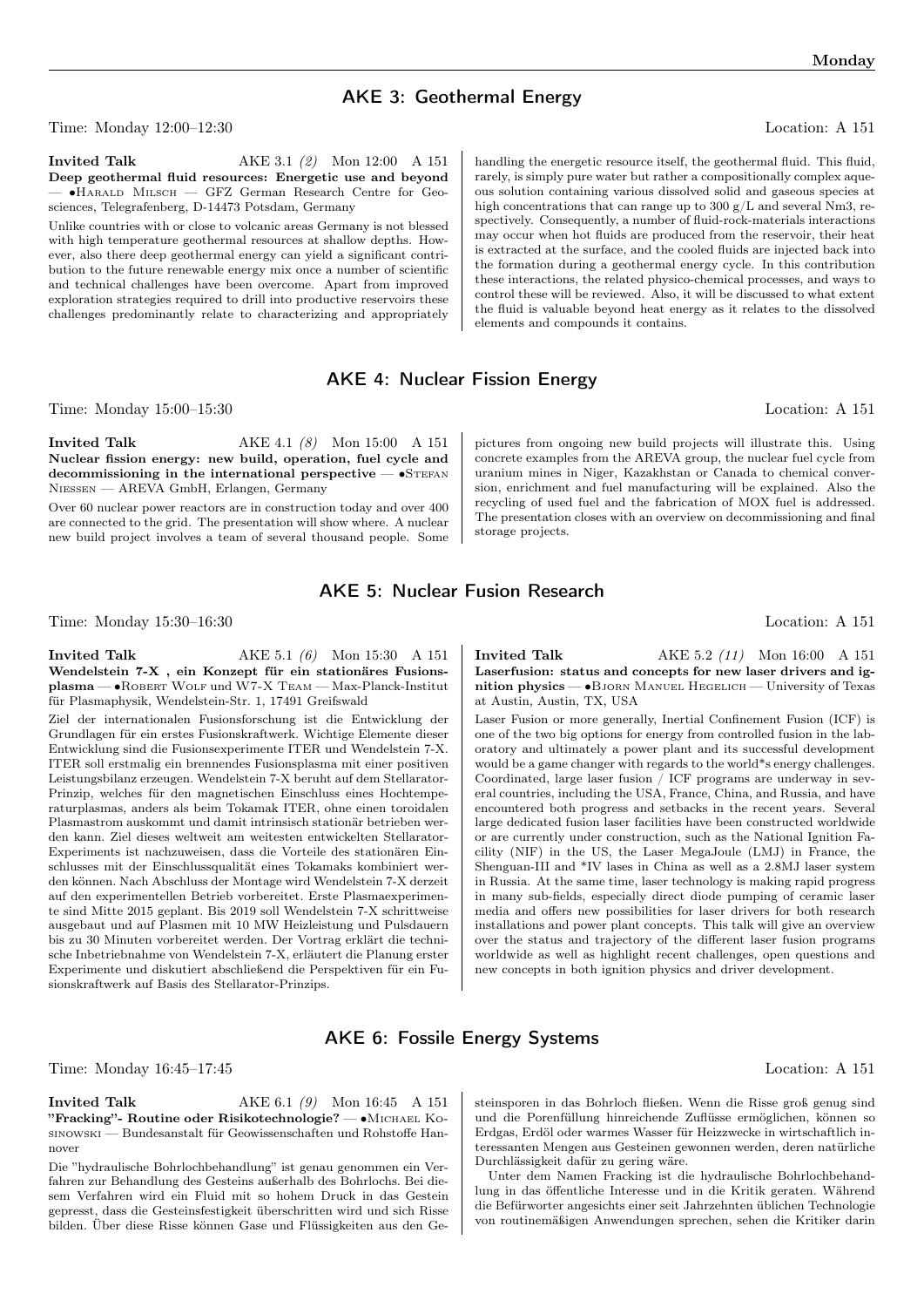ein hohes Risiko. Kann es gelingen, zwischen diesen beiden Positionen zu vermitteln?

**Invited Talk** AKE 6.2 (5) Mon 17:15 A 151 Geological carbon storage: processes, risks and opportunities — ∙Holger Ott — Shell Global Solutions International B.V., 2288 GS Rijswijk, The Netherlands — Imperial College London, London SW7 2AZ, United Kingdom

Due to the growing global demand for energy and the relatively slow transition to a sustainable energy source, the combustion of carbonbased fuels will remain our major energy source for the coming decades. In order to achieve climate targets, transition technologies are required to reduce CO<sup>2</sup> emissions during this period. Carbon Capture and Storage (CCS) is such a technology with a high potential to reduce greenhouse-gas emissions, and potentially even achieve a negative  $CO<sub>2</sub>$ footprint – i.e. an active transfer of  $CO<sub>2</sub>$  into the long-term carbon cycle. While for  $CO<sub>2</sub>$  capture and transport, cost efficiency is the main issue, subsurface storage is focused on storage capacity and storage safety. With this in mind we are investigating plume migration and trapping mechanisms in the confined pore space of deep saline aquifers and depleted hydrocarbon reservoirs in order to assess the performance and risks of injection operations. In the presentation, CCS will be discussed in relation to energy demand, ongoing injection operations and 'Clean Fossil Fuels'. The presentation will illustrate the relevant subsurface fluid-displacement and trapping mechanisms, and how the investigation of subsurface processes and the support of operations are addressed through industrial/academic R&D collaboration.

AKE 7: Bioenergy

Time: Tuesday 9:30–10:30 Location: A 151

**Invited Talk** AKE 7.1 (12) Tue 9:30 A 151 Optionen und Trends der Biomassenutzung: Perspektiven für die Bioenergie 2050 — •JENS PONITKA<sup>1</sup> und DANIELA THRÄN<sup>1,2</sup>  $^{-1}$ Deutsches Biomasseforschungszentrum gemeinnützige GmbH — <sup>2</sup>Helmholtz-Zentrum für Umweltforschung - UFZ

Vor dem Hintergrund weltweiter Trends wird sich auch weiterhin zunehmend die Energieversorgung umstellen müssen. Bioenergie ist derzeit und gilt auch zukünftig als ein wichtiges Element erneuerbarer Energieversorgung mit hohem Treibhausgasminderungspotenzial, sie steht jedoch wie keine andere erneuerbare Option im Spannungsfeld der öffentlichen Debatte aufgrund vielfältiger Anforderungen und Konkurrenzen.

Der Beitrag gibt einen Überblick über die globale energetische Biomassenutzung. Am Beispiel verschiedener Bioenergiebereitstellungsketten werden Einblicke in technische, logistische und organisatorische Aspekte und Spannungsfelder der Bioenergie bezüglich der Biomassebereitstellung, des Transports, der Konversion und Endnutzung gegeben. Anschließend wird am Beispiel der Biokraftstoffproduktion auf das Problem der direkten und indirekten Landnutzungsänderungen eingegangen. Globale Trends, aber auch national unterschiedliche, politische Rahmenbedingungen oder auch die lokalen Gegebenheiten können zukünftig die Prioritäten, Möglichkeiten und Grenzen der Biomassenutzung verschieben. Mit Ausblicken auf andere stofflich-industrielle Nutzungen und weiter zu erforschenden und umzusetzenden Synergieeffekten werden im Beitrag die wichtigsten Eckpunkte für eine integrierte Bioenergiebereitstellung abgeleitet.

**Invited Talk** AKE 7.2 (3) Tue 10:00 A 151 Rational design of cyanobacteria for hydrogen production — ∙Sascha Rexroth — Lehrstuhl für Biochemie der Pflanzen, Ruhr-Universität Bochum, Bochum, Germany.

The solar-driven hydrogen production has tremendous potential as renewable and carbon-neutral energy source, since the substrate, water, and the energy source, sunlight, are virtually unlimited. Cyanobacteria, which perform oxygenic photosynthesis, can under certain conditions produce hydrogen using electrons extracted from water. Our goal is to improve the efficiency of hydrogen generation at the expense of biomass production. An important part is the efficient coupling of the linear photosynthetic electron transport from water to an imported, engineered hydrogenase. For this coupling the photosynthetic electron metabolism has to be engineered in many individual steps towards this goal. Engineering of ferredoxin-dependent pathways is a decisive step for re-routing electrons from water for hydrogen production instead of CO2-fixation. Optimization of photobioreactor systems and improved fermentation conditions are integral parts of the process design. Optimal culture conditions can be found and kept constant for several months by using continuous cultivation techniques which allow the systematic optimization of each individual parameter. Provided such systems are optimized both on the individual cell level and on the systems level, a more than 100-fold increase of hydrogen production in comparison with the most productive natural systems existing to date can be estimated, which would be a promising basis for an economically competitive H2 production.

#### AKE 8: Energy Storage I, Mobility, Materials

Time: Tuesday 10:45–12:30 Location: A 151

#### **Invited Talk** AKE 8.1 (31) Tue 10:45 A 151 Energiespeicher für die Elektromobilität - Perspektiven und Limitierungen — ∙Margret Wohlfahrt-Mehrens — ZSW - Zentrum für Sonnenenergie- und Wasserstoff-Forschung, Baden-Württemberg, D-89081 Ulm

Die Verfügbarkeit leistungsstarker, bezahlbarer, umweltfreundlicher und sicherer elektrischer Energiespeicher ist eine Schlüsseltechnologie sowohl für die Elektromobilität als auch für die Zwischenspeicherung regenerativer Energien. Stand der Technik sind Lithium-Ionen-Batterien, die bisher noch nicht vollständig den Anforderungen der Anwender entsprechen. Eine signifikante Erhöhung der Energiedichte und eine weitere Reduktion der Kosten sind dabei zentrale Stellhebel für eine breitere Anwendung dieser Technologie im Fahrzeugmarkt. Es ist allgemein akzeptiert, dass weitere Technologiedurchbrüche nur durch koordinierte, ganzheitliche und interdisziplinäre Herangehensweisen erreicht werden können. Der Vortrag gibt einen Überblick über den Stand der Technik, Perspektiven und Limitierungen elektrischer Energiespeicher und den daraus abgeleiteten Forschungs- und Entwicklungsbedarf.

AKE 8.2 (21) Tue 11:15 A 151 Understanding the conversion reaction in  $Cu<sub>3</sub>P$  anode mate-

rial of Li-ion batteries —  $\bullet$ Jatinkumar Rana<sup>1</sup>, Marian Stan<sup>2</sup>, RICHARD KLOEPSCH<sup>2</sup>, JIE  $Li^2$ , GERHARD SCHUMACHER<sup>1</sup>, MARTIN WINTER<sup>2</sup>, and JOHN BANHART<sup>1,3</sup> — <sup>1</sup>Helmholtz-Zentrum Berlin —  $2$ MEET Battery Research center, Münster —  $3$ Technische Universität Berlin

We investigate structural changes in Cu3P anode material by X-ray Absorption Spectroscopy (XAS). The material was synthesized via a wet mechanochemical route and demonstrated a satisfactory electrochemical performance. XAS data were recorded at various states of charge and discharge of the Cu3P/Li cell. The overall electrochemical reaction can be represented by:  $Cu_3P + 3Li \leftrightarrow Li_3P + 3Cu$ . During discharge, lithium insertion into the Cu<sub>3</sub>P phase is observed to occur by substituting  $Cu^+$  in the structure with  $Li^+$ , giving rise to the formation of a series of intermediate phases such as  $LiCu<sub>2</sub>P$ ,  $Li<sub>2</sub>CuP$  and finally Li3P and nano particles of elemental copper. During subsequent charge, oxidation of elemental copper occurs and the resultant  $Cu<sup>+</sup>$  displaces  $Li<sup>+</sup>$  in the structure, giving rise to the reformation of the original Cu<sub>3</sub>P phase. The close structural resemblance between  $Cu<sub>3</sub>P$ and the end member Li3P and the formation of extremely small-sized copper particles, are believed to be the reasons for the reversible nature of the conversion reaction in the material.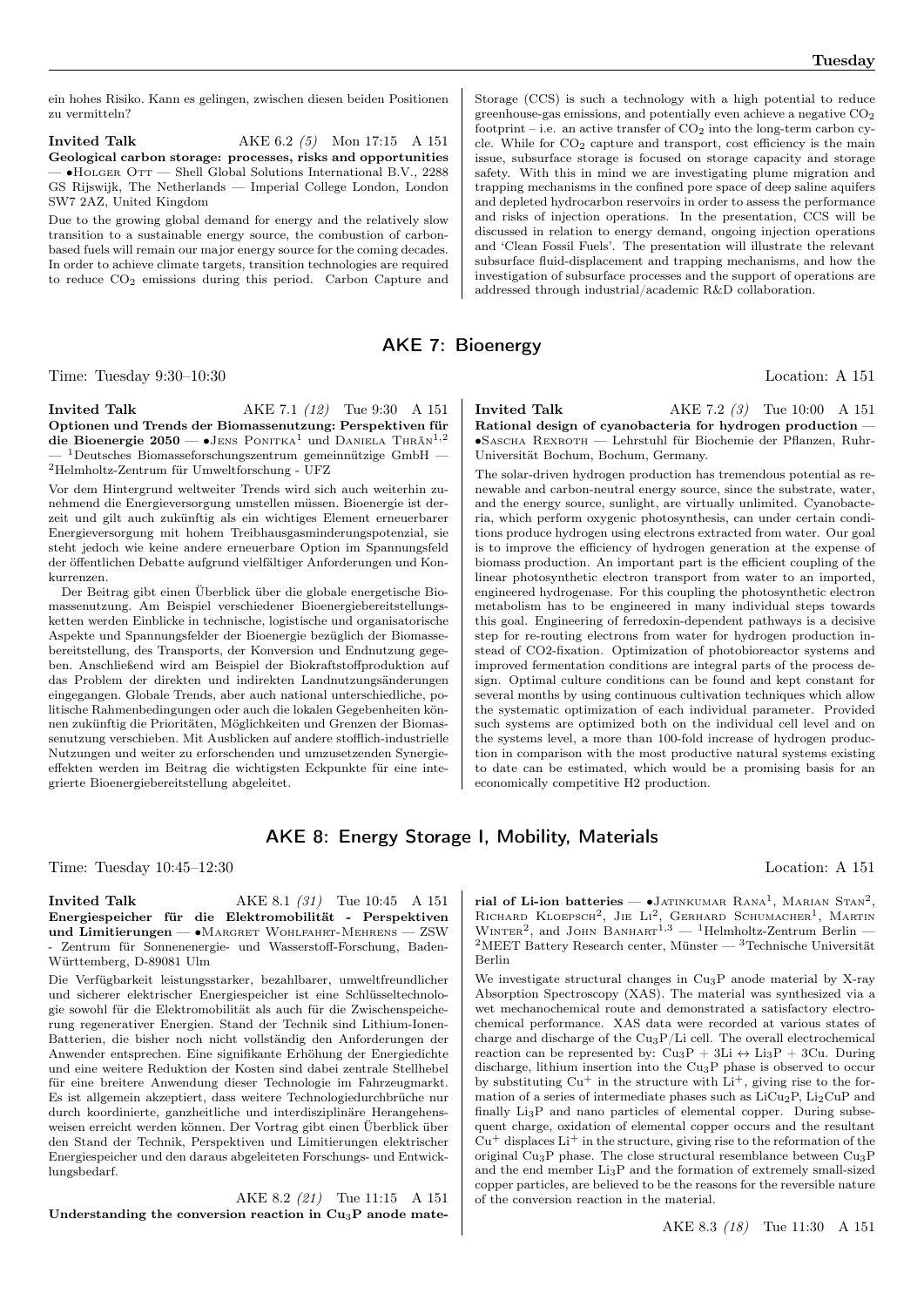Plasma-assisted synthesis of hydrogenated TiO2 for energy storage and conversion — Yong YAN, •Dong WANG, and PETER SCHAAF — Chair Materials for Electronics, Institute of Materials Engineering and Institute of Micro- and Nanotechnologies MarcoNano, TU Ilmenau, Gustav-Kirchhoff-Str. 5, 98693 Ilmenau. Germany

In this study, hydrogenated TiO2 (H-TiO2) with distinct physical and chemical properties are controlledly synthesized through hydrogen (H2) plasma treatment, which exhibit excellent performance in the application for lithium ion batteries, photocatalysis, and photothermal conversion. Moreover, the microstructure of H-TiO2, and their dependence on the application performance of H-TiO2 are comprehensively investigated. It is believed that these research is highly favorable for the development of high-performance and versatile TiO2 materials for energy storage and conversion devices.

AKE 8.4 (16) Tue 11:45 A 151 Study of polymerization of Acetonitrile as a probable ageing mechanism in supercapacitors — •NASIM TAVAKOLI<sup>1,2</sup>, ALEXANDER. M. BITTNER<sup>1,3</sup>, and MONIKA GOIKOETXEA<sup>1</sup> – <sup>1</sup>CICnanoGUNE, Donostia-San Sebastiań, Spain — <sup>2</sup>University of Basque Country (UPV/EHU), Donostia-San Sebastiań, Spain — 3 Ikerbasque, Basque Foundation for Science, Bilbao, Spain

Supercapacitors are electrochemical double layer capacitors which have much higher specific energy than conventional electrolytic capacitors and also significantly larger specific power than rechargeable batteries. Although supercapacitors have a very high number of cycle life, ageing mechanisms will eventually decrease their capacity and consequently increase the equivalent series resistance of the system. One of the various probable ageing mechanisms is polymerization of acetonitrile. Acetonitrile is used as the solvent in the structure of the supercapacitors. In this work we intend to investigate the production of polyacetonitrile in a controlled replicated environment and it's role in the ageing of supercapacitors.

#### AKE 8.5 (17) Tue 12:00 A 151

Photoluminescence and hydrogen storage properties of gallium nitride hexagonal nano-sheets —  $\bullet$ G<code>HULAM NABI $^{1,2},$  Yong</code> Lei<sup>1</sup>, and Abdul Majid<sup>2</sup> — <sup>1</sup>Institute of Physics & Institute of Microand Nanotechnologies (ZIK MacroNano), Technische Universität Ilmenau, 98693 Ilmenau, Germany — <sup>2</sup>Department of Physics, University of Gujrat, Gujrat, Pakistan

A novel morphology of gallium nitride (GaN) hexagonal nano-sheets (HNSs) have been synthesized by chemical vapor deposition (CVD)

method at 1200 <sup>∘</sup>C. Photoluminescence (PL) and hydrogen storage capabilities of hexagonal nano-sheets (HNSs) at different temperatures have been investigated first time. Maximum hydrogen storage capacities of 1.45wt%, 1.71wt% and 2.12 wt% have shown an increasing trend of hydrogen absorption capacity with increasing temperature at a fixed pressure of 5MPa. During desorption process under ambient pressure, about 79%, 79% and 78% releasing of the stored hydrogen has been noted at 100 <sup>∘</sup>C, 200 <sup>∘</sup>C and 300 <sup>∘</sup>C respectively. Highly reversible absorption/desorption results exhibited by GaN HNSs are encouraging and promising for hydrogen storage applications. The PL spectrum has exhibited strong near-band-edge emission at 367 nm (3.38 eV). Defects related broad yellow band emission at 553 nm (2.24 eV) has also been observed, which plays significant role in the hydrogen absorption. The effect of hydrogen absorption on PL properties of GaN HNSs has also been studied that showed H2 absorption has a passivation effect on the point defects or impurities.

AKE 8.6 (1) Tue 12:15 A 151 Energie, Mobilität und Umwelt — ∙Klaus Hofer — Uni Bielefeld, W.-Bertelsmannstr. 10, 33602 Bielefeld

Umweltverschmutzung, Erderwärmung und Naturkatastrophen sind die unübersehbaren Folgen unseres maßlosen Konsum- und Mobilitätsverhaltens. Anstatt dieser dramatischen Entwicklung endlich entgegenzuwirken, werden weiterhin neue Autobahnen und Flughäfen gebaut, damit sich das Verkehrsaufkommen in den nächsten zehn Jahren verdoppeln kann. Dabei wird selbst von Experten allzu gerne verdrängt, dass sich dieser ökologischer Wahnsinn weder mit regenerativer Energieerzeugung, intelligenten Netzen, alternativen Wasserstoffund Batteriesystemen noch mit Hybridantrieben oder durch Effizienzsteigerung der Komponenten stoppen lässt. Der Schlüssel für einen nachhaltigen Umgang mit unserer Umwelt liegt daher ausschließlich in der konsequenten Umsetzung der ökologischen Formel \*Je langsamer, leichter und spartanischer ein Fahrzeug ist, desto umweltfreundlicher sind seine Herstellung und sein Betrieb\*. Aus diesen Gründen ist der drastische Verzicht auf Geschwindigkeit, Gewicht und Luxus die einzige Alternative gegen den gegenwärtigen Raubbau an der Umwelt. Doch ökologisches Denken und Handeln setzt voraus, dass man die Grenzlinie zwischen umweltfreundlicher und umweltschädlicher Fortbewegung kennt und umsetzt. In diesem Beitrag wird dieses wichtige Umweltkriterium exakt in Kilowattstunden pro Strecke und Person hergeleitet. Für die Berechnung werden sowohl der personenbezogene Energieverbrauch einiger gängiger Verkehrsmittel als auch der ökologische Fußabdruck verschiedener Länder herangezogen.

#### AKE 9: Energy Storage II

Time: Tuesday 14:00–15:15 Location: A 151

**Invited Talk** AKE 9.1 (32) Tue 14:00 A 151 Power to Gas - an economic approach ?  $-\bullet$ Manfred Waidhas — Siemens AG, PD LD HY, 91058 Erlangen, Germany

The reduction of CO2 emissions is clearly linked with the extension of renewable energies (RE). However, due to the volatile character of its power generation there will be an increasing mismatch between generation and demand. The storage of excess production will become essential in the future in order to prevent increasing curtailment of wind and PV installations and to enable an economic viable scenario with renewables.

It is very clear that grid extension and demand side management will come prior to energy storage. But the estimated storage demand in a 85 % RE scenario - as targeted for Germany in 2035 - will be in the TWh range.

There are many concepts and technologies to store electric energy. Among the three options for large- scale storage \* pumped hydro, compressed air and hydrogen - hydrogen is the only viable option to address capacities >10 GWh. Enabling component is the electrolyzer technology, converting electrical energy into hydrogen, a multifunctional chemical energy carrier.

This concept - power to gas - has raised big resonance on one side, but contradictory discussions on the other hand. This presentation addresses all the disputed arguments. It will illustrate the technology, its pros and cons and its limitations. Stress will also be laid on the economic viability in the current and future power generation market.

AKE 9.2 (19) Tue 14:30 A 151  $CO<sub>2</sub>$  Methanation with different gas mixtures — •FABIAN RACHOW, JOHANNES ISRAEL, CAROLA SCHWIERTZ, EVGENIA CHAR-LAFTI, KLAUS MÜLLER, and DIETER SCHMEISSER - Brandenburg University of Technology, Applied Physics and Sensors, Konrad-

A key issue in the Energiewende in Germany is the storage of excess energy, as it enables energy management systems to react to fluctuating sources and enhances the flexibility of an energy mix. Power to Gas may be the most reasonable approach to store the energy in the form of hydrogen or synthetic natural gas.

Wachsmann-Allee 17, 03046 Cottbus, Germany

We study the direct conversion of  $CO<sub>2</sub>$  by the Sabatier reaction to gain a methane based mixture which can replace natural gas in CHP plants and gas motors and can help to partially reduce the  $CO<sub>2</sub>$  emission. In laboratory scale we investigated the performance (with IR and  $QMS$ ) of Ni-based catalyst for different sources of  $CO<sub>2</sub>$  like clean  $CO<sub>2</sub>$ , CO<sup>2</sup> emitted as flue gas from an Oxyfuel power plant or a synthetic mixture with  $O_2$ ,  $N_2$  and  $SO_2$  in concentration typical for conventional power plants. Measurements from an up-scaled system are also presented, showing data important for a technical application. Here, we are able to convert more than 200kg  $CO<sub>2</sub>/day$  with conversion rates up to 90%.

AKE 9.3 (15) Tue 14:45 A 151 Ionic Conductivity of Sodium based Electrolytes ∙Kaustubh Bhat, Stefan Blügel, and Hans Lustfeld — Pe-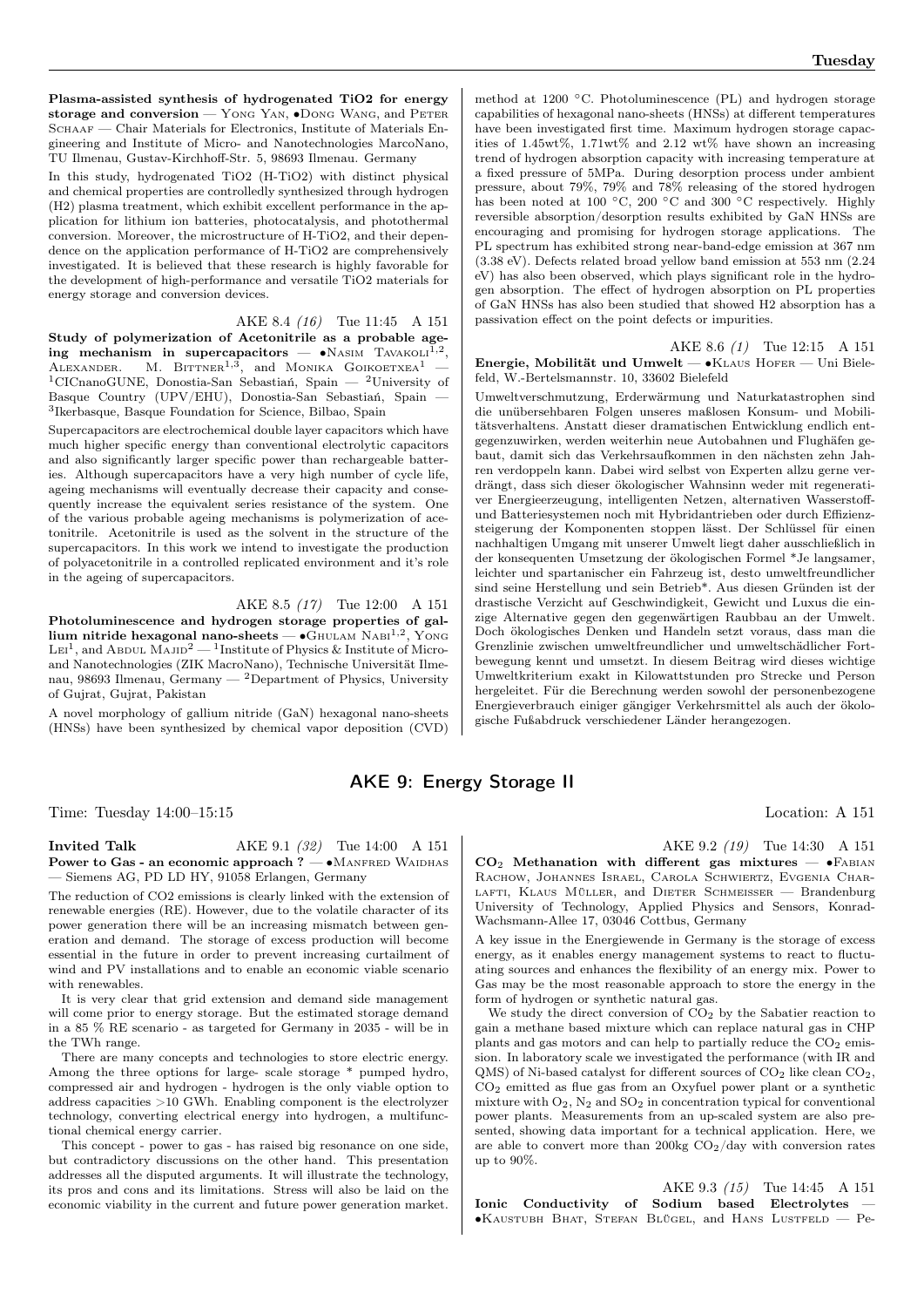ter Grünberg Institut (PGI-1) and Institute for Advanced Simulation (IAS-1), Forschungszentrum Jülich GmbH, D-52425 Jülich, Germany Sodium ionic conductors (SICs) are currently receiving renewed attention in the search for electrolytes that possess better ionic conductivity than the materials presently in use. Owing to their lower cost and abundant availability, SICs offer significant advantages over lithium ion batteries for application in large scale energy storage systems. The class of sodium phosphates and thiophosphates  $(Na_3PO_4, Na_3PS_4)$ and the class of NASICON materials are known from experiments to contain electronic insulators with good ionic conductivities [1]. To get an insight into the mechanism of ionic transport we determine in particular the energy barriers of ionic hopping for the following situations: i) several pathways, ii) several pressures [2], and iii) replacement of sodium ions by potassium ions. The aim is to detect from these results materials that have smaller energy barriers, and thus better ionic conductivity.

[1] M. Guin and F. Tietz, J. Power Sources 273, 1056 (2015).

[2] J. A. Hirschfeld and H. Lustfeld, Phys. Rev. B 84, 224308 (2011).

AKE 9.4 (24) Tue 15:00 A 151

Self restriction oft the Sabatier reaction in large scale ∙Johannes Israel, Fabian Rachow, Carola Schwiertz, Evgenia CHARLAFTI, KLAUS MÜLLER, and DIETER SCHMEISSER - Brandenburg University of Technology, Applied Physics and Sensors, Konrad-Wachsmann-Allee, 03046 Cottbus, Germany

A main goal for a sustainable energy supply is a long term energy storage system. One opportunity in this research field is the power to gas concept, where the produced gas can be fed in the existing network of natural gas. Here we show in a technical scale how the direct  $CO<sub>2</sub>$  conversion to methane according the Sabatier reaction,  $CO_2 + 4H_2 \rightarrow CH_4 + 2H_2O$ , is self organized. At a certain limit of gas flow, a steady state equilibrium of exothermic heat production and thermal flow is reached and the reaction needs no further external annealing. We find for the maximum volume rate at the steady state equilibirum a shift of around 250 <sup>∘</sup>C above the optimized temperature of the catalytic supported chemical equilibrium. It is shown that also with this setup the used catalyst works with a stable conversion higher than 80  $\%$  under the reached temperature and given pressure conditions.

## AKE 10: Energy efficient Building envelopes

Time: Wednesday 9:30–10:15 Location: A 151

**Invited Talk** AKE 10.1 (29) Wed 9:30 A 151 Neue Materialien und Komponenten für Energieeffiziente Gebäudehüllen — ∙Ulrich Heinemann, Helmut Weinläder, Hans-Peter Ebert und Stephan Weismann — Bayerische Zentrum für Angewandte Energieforschung, Am Galgenberg 87, 97074 Würzburg

Energieeffizienzmaßnahmen in Wohngebäuden setzen vor allem an einer Reduzierung der Transmissionswärmeverluste der Gebäudehülle an. Neben dem verstärkten Einsatz konventioneller Dämmmaterialien können neue Materialien und Komponenten weitergehende Lösungen bieten, die insbesondere unter dem Gesichtspunkt des hierfür benötigten Raums effizienter sind, aber auch neue technische und gestalterische Möglichkeiten eröffnen.

Der durch einen Temperaturgradienten hervorgerufene Wärmetransport setzt sich zusammen aus dem Wärmetransport durch Konvektion, Wärmeleitung und Infrarotstrahlungstransport. Konvektion, ein sehr effektiver Wärmetransportmechanismus, wird auch von konventionellen Dämmmaterialien bereits hervorragend unterdrückt. Bei der Wärmeleitung sind zu unterscheiden die Beiträge über das Festkörpergerippe und durch das Gas. Da ruhende Luft im Vergleich zu Festkörpern eine sehr niedrige Wärmeleitfähigkeit aufweist, sind Dämmstoffe im Allgemeinen hochporös. Der Gesamtwärmetransport wird jedoch wesentlich bestimmt und dominiert von der Wärmeleitung dieses ruhenden Gases. Verbesserungen der Dämmeigenschaften setzen insbesondere an einer Verringerung der Gaswärmeleitfähigkeit an.

Verbesserungs- und Optimierungsansätze werden anhand neuer Systeme erläutert.

AKE 10.2 (14) Wed 10:00 A 151 City Density and CO2 Efficiency —  $\bullet$ RAMANA GUDIPUDI<sup>1</sup>, TILL FLUSCHNIK<sup>1</sup>, ANSELMO CANTU<sup>1</sup>, CARSTEN WALTHER<sup>1</sup>, and JUERGEN  $K_{\text{ROPP}}^{1,2}$  — <sup>1</sup>Potsdam Institute for Climate Impact Research, Potsdam 14473, Germany — <sup>2</sup>University of Potsdam, Department of Geoand Environmental Sciences, Potsdam 14469, Germany

Previous research on the relationship between population density and greenhouse gas (GHG)emissions often yielded mixed results majorly because of the ambiguity in defining the city boundaries and the emission inventories used. In this paper we suggest a methodology for calculating this relationship using the gridded CO2 emissions data and the City Clustering Algorithm (CCA). We found sublinear relationship between population density and the total emissions (sum of on-road and building emissions) on a per capita basis where ß value ranges between -0.62 to -0.88 depending on the land use data used and the threshold distance in the CCA which means doubling the population density will improve the CO2 efficiency by atleast 35%. Furthermore, we found out that population density impacts on-road emissions more than the emissions from buildings which are more influenced by the local climate. At a county scale within selected MSA\*s, we found out that building emissions increased and on-road emissions decreased pointing out towards a potential threshold density beyond which the building emissions surpass the emissions from on-road emissions on a per capita basis. Our results suggest that decreasing urban population density worldwide will lead to an increase in on-road energy consumption.

## AKE 11: Integral Assessment of Electricity Generation Systems

Time: Wednesday 10:15–10:45 Location: A 151

#### **Invited Talk** AKE 11.1 (4) Wed 10:15 A 151 Ganzheitliche Bewertung von Stromerzeugungssystemen — ∙Rainer Friedrich und Markus Blesl — Inst. für Energiewirtschaft und Rationelle Energieanwendung Universität Stuttgart

Energiepolitisches Handeln sollte die Verbesserung der Erhaltung der natürlichen Lebensgrundlagen sowie der wirtschaftlichen und sozialen Entwicklung simultan anstreben. Da hierbei häufig Zielkonflikte auftreten, ist eine Gewichtung bzw. Abwägung von Zielerfüllungsgraden erforderlich. Tatsächlich werden energiepolitische Entscheidungen allerdings meist intuitiv getroffen, dabei wird das multikriterielle Entscheidungsproblem stark vereinfacht, wodurch suboptimale Entscheidungen entstehen. Hier wird dagegen vorgeschlagen, Methoden

zur ganzheitlichen Bewertung (integrated assessment) zu verwenden, um energiepolitische Entscheidungen zu unterstützen. Dabei werden Klima-, Umwelt- und Gesundheitsschäden durch Umwelteinwirkungen zunächst abgeschätzt und dann monetär bewertet. Im Ergebnis erhält man soziale Kosten, diese umfassen als Summenindikator sowohl die Kosten als auch Umwelt-, Gesundheits- und Klimaschäden eines Energiesystems. Die Methode wird hier zur ganzheitlichen Bewertung von Stromerzeugungssystemen genutzt. Es ergibt sich eine Rangfolge der verschiedenen Stromerzeugungstechnologien hinsichtlich ihres Beitrags zur nachhaltigen Entwicklung; zusätzlich wird der optimale Mix der Technologien ermittelt. Ein besonders effizientes energie- und umweltpolitisches Instrument zur Umsetzung ist die Internalisierung externer Effekte über Steuern.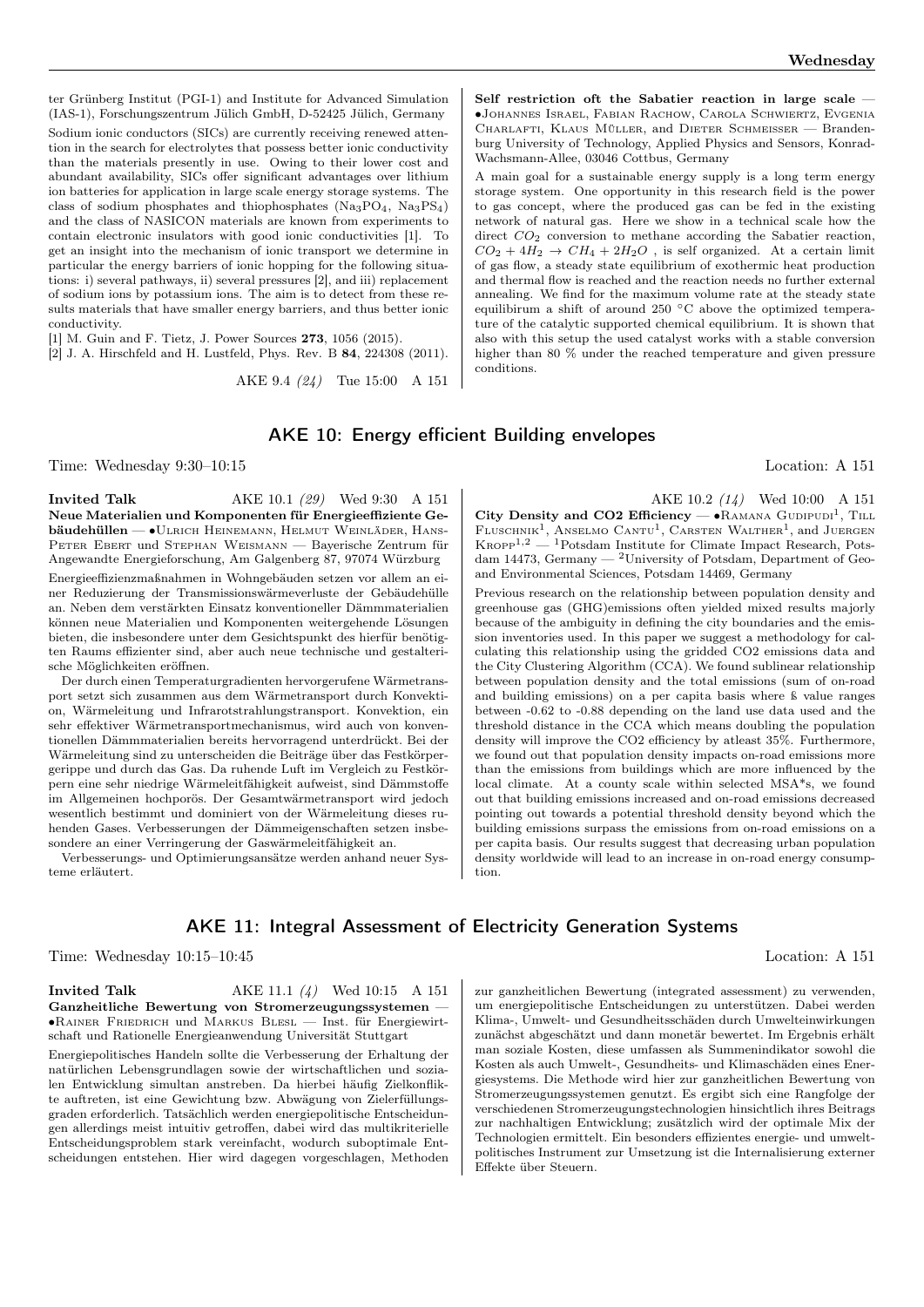# AKE 12: Implications of Fluctuating Electricity Generation

Time: Wednesday 11:15–12:15 Location: A 151

**Invited Talk** AKE 12.1 (26) Wed 11:15 A 151 Electricity by Intermittent Sources — •FRIEDRICH WAGNER -Max-Planck-Institut für Plasmaphysik, Greifswald, Germany

We describe the major characteristics of an electricity supply system being predominantly composed of the scalable renewable energy (RE) forms wind and photovoltaic power. The analysis is mostly based on the actual production data of 2013 from the German electricity system. The 2013 data will be scaled to larger shares of RES in the electricity production up to the 100% case where RES integrally generate as much electricity as consumed during a year. The 100% case is then analysed according to the proper mix of wind and PV power, the extent of installed power, the remaining residual back-up power, the dynamics of the back-up system, the size of storage, the conditions for demand-side-management, the CO2-reduction in comparison to other supply forms and finally with regard to some cost issues. Similar analyses are carried out for some European countries using only their national RE-power field. A rough picture emerges on the viability of using RES in Europe. Finally, an EU-wide RE power field is constructed from the superposition of the national contributions. This allows to assess the reduction of the degree of intermittency and the necessary interconnection capacity to benefit from this effect.

AKE 12.2 (28) Wed 11:45 A 151 Transient stability of conventional power generating stations during times of high wind penetration — • MARIOS ZARIFAKIS<sup>1</sup> and WILLIAM T. COFFEY<sup>2</sup> — <sup>1</sup>Electricity Supply Board, Generation, Asset Management, Dublin, Ireland  $-$  2Department of Electronic and Electrical Engineering, Trinity College, Dublin, Ireland

The requirement to increase the level of energy produced from sustainable sources resulted in wind turbine generators and solar photo voltaic installations becoming major contributors into the energy pool. However, studies, recent measurements and experience in the island of Ireland show that the increase of these generation sources influences the ability of the frequency in the transmission and distribution system to remain stable after a transient disturbance. This weakening of the grid frequency strength is observed by an increase of the Rate of Change of Frequency (ROCOF). Furthermore, the frequency of the transmission system oscillates in a higher frequency range which triggers further oscillations in transmission connected synchronous generators. The development of an understanding of the behaviour of synchronous generators, connected to such a system with high wind penetration during transient disturbances, required a new modelling technique. A mechanical analogy and model was developed and verified using electromagnetic models in MATLAB and proven by comparing it with actual measurements on various generators. It highlights limitations to the operational range of synchronous generators and also limits to the amount of grid connected non synchronous generators used in wind turbine and solar PV installations.

AKE 12.3 (22) Wed 12:00 A 151 On the Improvement of Numerical Weather Prediction by Assimilation of Wind Power Data — •STEFAN DECLAIR, KLAUS STEPHAN, and ROLAND POTTHAST — Deutscher Wetterdienst, Frankfurter Straße 135, 63067 Offenbach, Germany

It is a demanding task for the transmission system operators (TSOs) to predict the amount of weather dependent renewabe energy in terms of net stability and power supply safety. In the BMBI funded project EWeLiNE, the German Weather Service and the Fraunhofer Institute on Wind Energy and Energy System Technology strongly support the TSOs by developing innovative weather- and power forecasting models and tools for grid integration.

With focus on wind energy, this contribution sketches the way of using wind power data from the growing amount of wind farms in Germany to improve the wind forecast in the planetary boundary layer via data assimilation (DA). This part of the atmosphere is important to observe, since it is heavily underobserved by conventional observation networks. Additionally, it is difficult to describe the strong spatiotemporal fluctuations in the numerical weather prediction (NWP) model properly. The concept of DA provides an improved initial atmospheric state for the subsequent NWP model integration in terms of a best-fit according to observations and model background and is a crucial part in NWP.

After a short introduction, the DA system is shortly introduced and first results of improved wind forecasts from impact experiments are discussed.

# AKE 13: Fluctuating Electricity Supply: Modelling of Generation, Backup and Storage (joint Session AKE / DY / SOE)

Time: Wednesday 15:00–16:30 Location: A 151

**Invited Talk** AKE 13.1 (27) Wed 15:00 A 151 Fluctuations from photovoltaic and wind power systems — •Detlev Heinemann<sup>1</sup>, Gerald Lohmann<sup>1</sup>, Монаммеd Reza<br>Rанімі Таваr<sup>2</sup>, and Mehrnaz Anvari<sup>2</sup> — <sup>1</sup>Universität Oldenburg, Institut für Physik, AG Energiemeteorologie & ForWind —  $^2$ Universität Oldenburg, Institut für Physik, AG TWiSt  $\&$  ForWind

Solar and wind resources vary considerably in time and space, and changes in their magnitude are almost immediately translated into output power variations of wind and solar power plants. Analyzing the stochastic properties of wind and solar resources in different temporal and spatial scales is therefore a necessary step towards a proper representation of these contributions to large scale power systems.

This presentation describes known stochastic properties of wind and solar resources as well as reports on current studies of (i) their conditional probability distribution functions in different time lags and (ii) increment statistics of large-scale wind and solar production.

Conditional distribution functions show severe deviations from Gaussian statistics and possess positive skewness, while the risk of flickering events in both wind and solar generally increases with parameters as wind speed and solar elevation, respectively. Spatial averaging significantly influences this behavior. The comparison of wind and solar power fluctuations is strongly affected by the presence of a deterministic contribution in the solar part. Applying a detrending approach for the solar data results in an significant improvement of the solar increment statistics.

AKE 13.2 (33) Wed 15:30 A 151

Facing Europe: Revised wind power upscaling algorithms -∙Bruno Schyska, Lüder von Bremen, and Alexander Kies — University Oldenburg - ForWind, Oldenburg, Germany

In the wind energy sector, upscaling models are used to estimate the total wind energy production within a certain region from a small number of reference sites. Each reference site is considered to be representative for a certain sub-region. Upscaling models therefore include selection schemes for the reference sites as well as statistical, partly non-linear, models to estimate the energy production in the sub-regions. Until now, upscaling models are mainly used on country level. For larger areas such as Europe no operational model and no research model exist.

In this study, revised upscaling models for the estimation of near real-time wind energy production in Europe are presented. These models include different approaches for the estimation of the energy production in the sub-regions as well as different selection schemes for the reference sites using cluster analyses. Cluster analyses are based on wind speed data from the MERRA reanalysis data set as well as on the geographical distribution of installed wind energy capacities in Europe. From the comparison, the selection scheme, which requires the minimal number of reference sites, is selected for long-term investigations of the wind energy production in Europe.

AKE 13.3 (23) Wed 15:45 A 151 Backup flexibility classes in complex renewable energy net-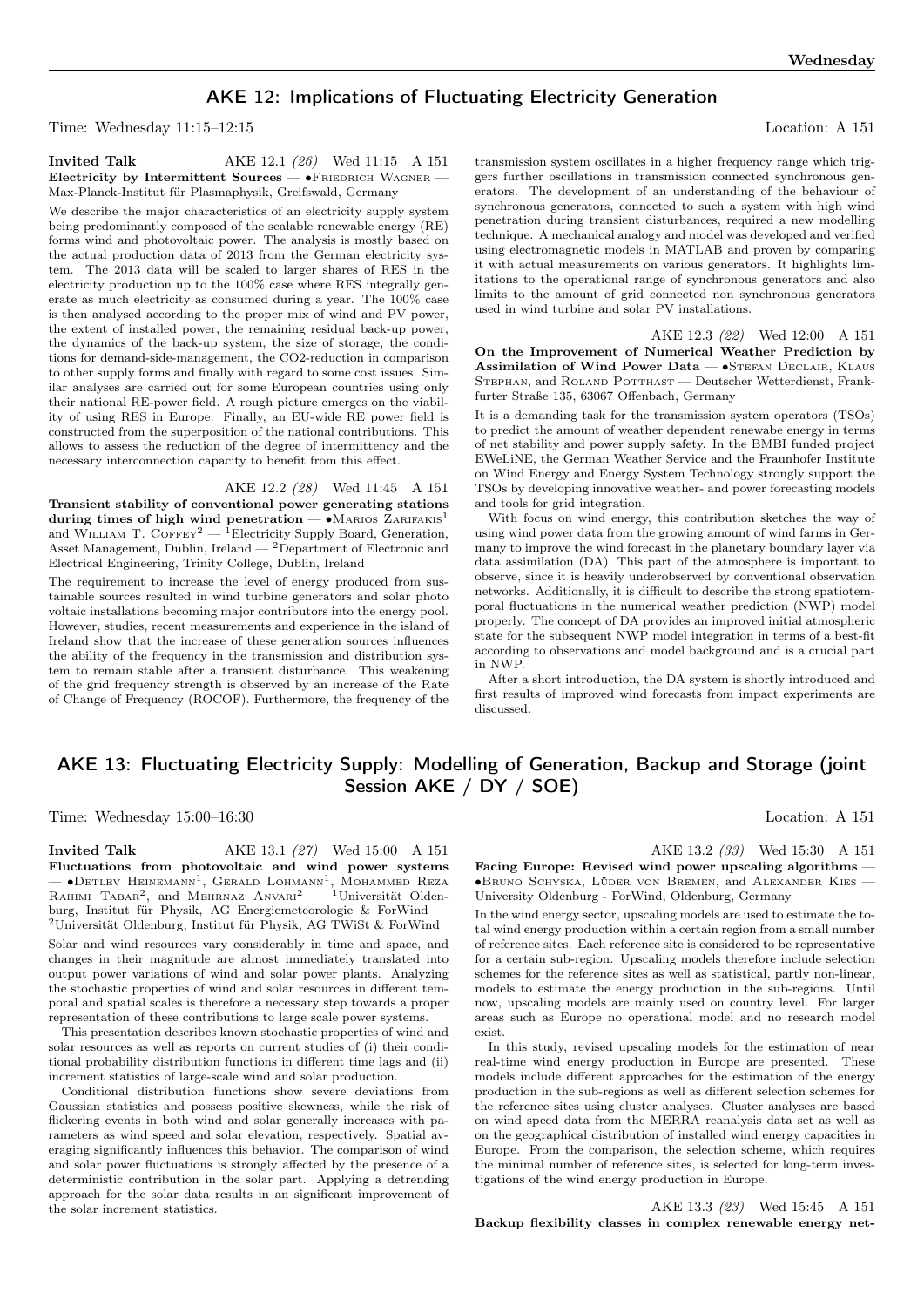**works** — •David Schlachtberger<sup>1</sup>, Sarah Becker<sup>1</sup>, Stefan<br>Schramm<sup>1</sup>, and Martin Greiner<sup>2</sup> — <sup>1</sup>Frankfurt Institute for Advanced Studies, Uni Frankfurt, Frankfurt am Main, Germany — <sup>2</sup>Department of Engineering, Aarhus University, Aarhus, Denmark

How large will be the demand for more flexible backup plants in an European power system with an increasing share of fluctuating renewable energies? We use eight years of high resolution weather-based wind and solar power generation data to split the backup systems required to cover the residual load into three flexibility classes for daily, weekly, and seasonal time-scales. They are distinguished by the maximum rates of change of their power output. We find that a large fraction of seasonally and weekly flexible backup systems can no longer be reasonably integrated above a penetration of renewables of around 50% and 90% of the mean load, respectively. We also find that the total required backup capacity can only be reduced if countries share their excess generation and backup power.

AKE 13.4 (34) Wed 16:00 A 151 Dimensioning the Minimal Storage Needs in Renewable Power Systems — •STEFAN WEITEMEYER, DAVID KLEINHANS, and Carsten Agert — NEXT ENERGY · EWE Research Centre for Energy Technology at the University of Oldenburg, Germany

Integrating a high share of electricity from non-dispatchable Renewable Energy Sources (RES) in a power supply system is a challenging task; it will likely require large-scale installations of costly storage capacities.

We present a modelling approach to investigate which storage characteristics are most adequate for scenarios with high shares of RES. Adapted from an optimization approach, the model allows to systematically study the influence of important storage parameters (size, efficiency, power) on the integration of RES. In particular, the implications of simultaneously using multiple storage classes in combination with fossil back-up power plants can be investigated.

Applying our model to data for Germany, our simulations show how an extensive integration of RES requires different storage characteristics during different phases of the pathway towards a 100% RES scenario. The results also imply that a balance between installing storage capacities and additional generation capacities is required.

AKE 13.5 (25) Wed 16:15 A 151 The temporal development of storage needs in the European energy transition — • ALEXANDER KIES, LÜDER VON BREMEN, and BRUNO SCHYSKA — ForWind, Universität Oldenburg, Oldenburg

Europe is on the way towards a highly renewable energy system. In 2012 23.5% of the gross electricity consumption in the EU-28 was produced from renewable sources. This share is expected to increase further up to very high penetration levels close to 100% in the next decades. To ensure reliability and stability of the power system several solutions to the generation-load-mismatch problem have been proposed like over-installation of renewables, transmission capacity extensions and the use of storages. In this work we investigate the development of storage needs in 34 European countries for different transmission grid scenarios until 2050. A large weather data set with a spatial resolution of 7 x 7 km and a hourly temporal resolution covering Europe is used to model the fluctuating feed-in from the renewables, i.e. wind, photovoltaics, hydro, concentrated solar power and wave. Additionally the controllable renewable generation types biomass and geothermal were considered. Starting from the renewable shares in the year 2012 we model the increase in renewable capacities in a linear and a logistic way until levels of 100% in 2050 for different transmission grid scenarios and calculate the storage needs for every year. The remaining generation shares to cover the load are assumed to come from conventional generation. We show that storage needs are unlikely to grow rapidly until 2030, but thereafter are of high importance. However, this process can be slowed down considerably by transmission grid extensions.

# AKE 14: Physics of Sustainability and Human-Nature Interactions I (joint with DY, jDPG, BP, AKE) - session accompanying the sympoisum SYPS

Time: Wednesday 16:45–18:30 Location: MA 001

#### **Topical Talk**  $AKE 14.1 (43)$  Wed 16:45 MA 001 The Industrial Society's natural Sustainability — ∙Hans G. DANIELMEYER and THOMAS MARTINETZ - Institut für Neuro- und Bioinformatik, Uni Lübeck

Human nature and industrial engineering form a predictable macrosystem with six S-functional variables and biologically stabilized parameters [1]. S-functions display storing lifetimes with time shifts like Sinus functions with phase shifts. Since 18th century UK the real GDP per capita increased 100-fold; only a factor of 2.7 yields for the G7 the biologic limit of 118 years for the life expectancy.

This is orders of magnitude below all earlier predictions. The industrial society will be materially sustainable. But the present financial system is unsustainable because saturating growth and interest rates dry out saving, life insurances, and pension funds. This caused the Great Depression and the crash of 2008, not neoclassical excuses [2]. The only cure is bringing finance in line with human biology: return to the sustainable income distribution between Word War II and 1980; increase retirement age; continue innovation; and defend the G7 position globally. Believing in the Neoclassical Paradigm of exponential growth is already Chinas problem because it wastes resources with unsustainable investments.

[1] H. G. Danielmeyer and T. Martinetz, An exact theory of the industrial evolution and national recovery, www.inb.uniluebeck.de, 2009 pdf. [2] C. Teuling and R.Baldwin, Secular Stagnation: Facts, Causes & Cures, CEPR London 2014, www.voxeu.org/sites/default/files/Vox\_secular\_stagnation.pdf

AKE 14.2 (20) Wed 17:15 MA 001

The decoupling of CO2 emissions and human development — Каі Коrnhuber<sup>1</sup>, Dominik Reusser<sup>1</sup>, •Luis Costa<sup>1</sup>, Jür-GEN KROPP<sup>1,2</sup>, RYBSKI DIEGO<sup>1</sup>, and SCHELLNHUBER JOACHIM<sup>1,3</sup> — <sup>1</sup>Potsdam Institute for Climate Impact Research, Potsdam, Germany  $-$  <sup>2</sup>University of Potsdam, Potsdam, Germany  $-$  <sup>3</sup>Santa Fé Institute

Evidence of a decoupling between greenhouse gas emission and socioeconomic development would benefit international climate negotia-

tions in two ways. First, it would communicate to emerging countries that socioeconomic progress is not strictly connected with ever-growing emissions. Secondly, it informs developed economies on reduction targets that do not jeopardize progress. Using the Environmental Kuznets Curve as background and country-panel data between 1990 and 2013, a model was established to test postulated relationships between socioeconomic progress (measured using the Human Development Index (HDI)) and CO2 emissions from fossil fuels. An inverted U-curve with a time-dependent maximum moving towards higher HDI and lower per capita CO2 mission was established as the relationship delivering the lower fitting error. Extrapolating the global decoupling trend until 2050 returns global cumulative emissions of CO2 that are incompatible with meaningful with long-term climate protection targets. Individual countries presented remarkable differences in their decoupling dynamics. Further insights and implications of the analysis will be discussed, as well as future research needs.

AKE 14.3 (50) Wed 17:30 MA 001 The size distribution, scaling properties and spatial organization of urban clusters: a global and regional perspective — ∙Till Fluschnik, Steffen Kriewald, Anselmo García Cantú Ros, Bin Zhou, Dominik Reusser, Jürgen Peter Kropp, and Diego Rybski — Potsdam Institute for Climate Impact Research (PIK)

Human development has far-reaching impacts on the surface of the globe. The transformation of natural land cover occurs in different forms and urban growth is one of the most eminent transformative processes. We analyze global land cover data and extract cities as defined by maximally connected urban clusters. The analysis of the city size distribution for all cities on the globe confirms Zipf's law. Moreover, by investigating the percolation properties of the clustering of urban areas we assess the closeness to criticality. We study the Zipf-exponents as a function of the closeness to percolation and find a systematic decrease with increasing scale, which could be the reason for deviating exponents reported in literature.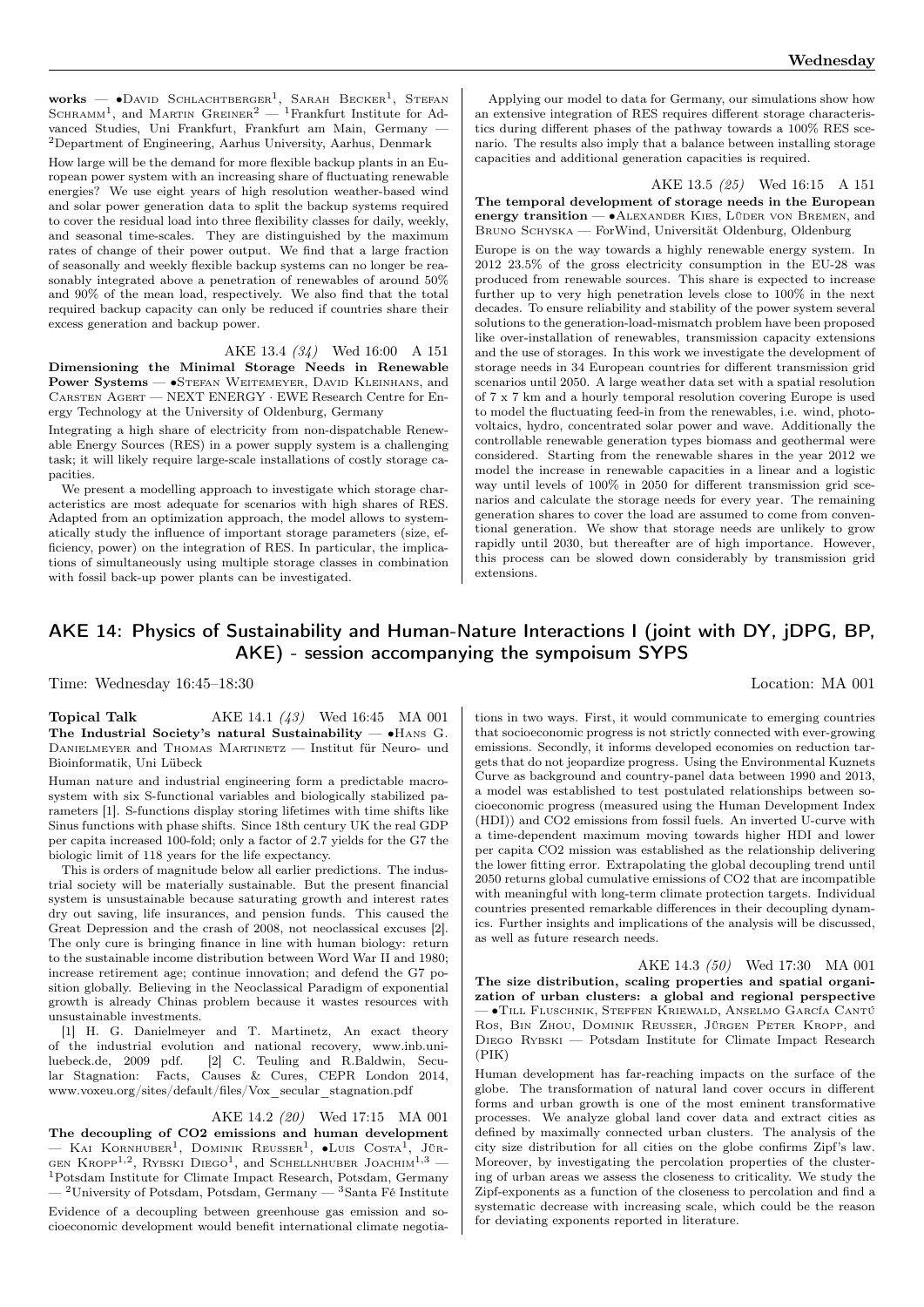AKE 14.4 (63) Wed 17:45 MA 001 Limits and opportunities of a regionalized food production for cities: A global analysis — •STEFFEN KRIEWALD, ANSELMO García Cantú Ros, Till Sterzel, Prajal Pradhan, and Jürgen P. Kropp — Potsdam Institute for Climate Impact Research, Potsdam, Germany

The massive ongoing urbanisation in the 21st century is a major challenge for societies and therefore crucial developments towards a sustainable future will take place in cities. Together with many other issues a proper food supply is essential. Today, the necessary transport of food, especially the increasing transport by plane due to the global food supply chain, leads to a significant amount of greenhouse gas emissions. A reorganisation of cities in terms of their food allocation could save a considerable amount of emissions. We provide a global overview of the potential of peri-urban agriculture based on land-use, population, yield and dietary datasets. Our analysis indicates that up to 2 billion city dwellers can be fed by local grown products. However, Climate Change will drastically decrease the possibility of a local food supply for many regions.

AKE 14.5 (29) Wed 18:00 MA 001

Food demand and supply under global change: need for sustainable agricultural intensification —  $\bullet$ PRAJAL PRADHAN<sup>1</sup> sustainable agricultural intensification —  $\bullet$ Prajal Pradhan<sup>1</sup>,<br>Dominik Reusser<sup>1</sup>, Matthias Lüdeke<sup>1</sup>, and Juergen Kropp<sup>1,2</sup>  $1$ Potsdam Institute for Climate Impact Research, Potsdam — <sup>2</sup>University of Potsdam, Dept. of Geo- and Environmental Sciences, Potsdam

Global food demand is expected to increase by 60–110% between 2005 and 2050. Meeting growing food demand along with reducing agricultural environmental impacts is a global sustainability challenge. We investigated diet shifts, emissions, livestock feed, local food, and yield gaps to address this challenge. Globally, we identified sixteen dietary patterns. Diets common in developed world, exhibit higher emissions. Currently, 40% of global crops is fed to livestock. Two billions people are self-sufficient within 5 ′ grid, while 1 billion Asians and Africans require inter-continental trade. However, they can become self-sufficient by closing yield gaps. By 2050, the global agricultural emissions will approach 7–20 Gt  $CO<sub>2ea</sub>$ /yr and feed demand may increase up to 1.3 times. The number of trade dependent people will range 1.5–6 billion which may be further increased by 4–16% due to climate change. In future, diet shifts will significantly increase crop demand, emissions, and trade. These can be reduced by technological change, consuming local food, and closing yield gaps. Sustainability of inputs and management required to close yield gaps depends on how options are chosen and implemented. Hence, a combination of sustainable intensification, expansion, trade and diet shifts is required to feed growing population.

AKE 14.6 (9) Wed 18:15 MA 001 Sustainabilty for a Warming Planet — •HUMBERTO LLAVADOR<sup>1,2</sup>, JOHN ROEMER<sup>3</sup>, and JOAQUIM SILVESTRE<sup>4</sup> —  $1$ Universitat Pompeu Fabra (Barcelona) —  $2$ Barcelona GSE —  $3$ Yale University — <sup>4</sup>University of California, Davis

A clean biosphere is a resource in jeopardy due to man-made GHG emissions. What is the fair way to share this scarce global resource across present and future generations, and across regions of the world? This study proposes that the guiding ethics should be sustainability and egalitarianism. Sustainability is interpreted as a pattern of economic activity over time that sustains a given rate of growth of human welfare indefinitely; in doing so, the atmospheric concentration of carbon must be capped at some level not much higher than exists today.

Human welfare depends not only upon consumption, but also upon education, knowledge, and a clean biosphere. The analysis shows that we should be investing more in education and substantially more in knowledge creation than is currently the case.

International cooperation is vital in capping global greenhouse gas emissions at a sufficiently low level. We propose that solving the bargaining problem between developing and developed nations requires recognizing the relationship between economic growth and the climate problem. We propose that the dates at which developing countries converge in living standards to those of developed countries should not be altered by the agreement. This principle, along with sustainability, suffices to determine how emissions should be allocated across regions and time.

## AKE 15: Energy Systems (joint session DY/ AKE /SOE)

Time: Thursday 9:30–12:45 Location: BH-N 243

AKE 15.1 (80) Thu 9:30 BH-N 243 Decentral Smart Grid Control — ∙Benjamin Schäfer<sup>1</sup> , Moritz  $M$ ATTHIAE<sup>1</sup>, DIRK  $W$ ITTHAUT<sup>1,3,4</sup>, and MARC  $T$ IMME<sup>1,2</sup> — <sup>1</sup>Network Dynamics, Max Planck Institute for Dynamics and Self-Organization (MPIDS), 37077 Göttingen  $-$  <sup>2</sup>Institute for Nonlinear Dynamics, Faculty of Physics, University of Göttingen, 37077 Göttingen — <sup>3</sup>Forschungszentrum Jülich, Institute for Energy and Climate Research (IEK-STE),  $52428$  Jülich  $-$  <sup>4</sup>Institute for Theoretical Physics, University of Cologne, 50937 Köln

Stable operation of complex flow and transportation networks requires balanced supply and demand. For the operation of electric power grids - due to their increasing fraction of renewable energy sources - a pressing challenge is to fit the fluctuations in decentralized supply to the distributed and temporally varying demands. Common smart grid concepts suggest to collect consumer demand data, centrally evaluate them and send price information back to customers. Besides restrictions regarding cyber security, privacy protection and large required investments, it remains unclear how such central smart grid options guarantee overall stability.

Here we propose a Decentral Smart Grid Control, where the price is directly linked to the local grid frequency at each customer. The grid frequency provides all necessary information about the current power balance such that it is sufficient to match supply and demand without the need for a centralized IT infrastructure. We analyze the performance and the dynamical stability of the power grid with such a control system and determine its stability conditions.

AKE 15.2 (269) Thu 9:45 BH-N 243

Dynamical Models of Power Grids: Identifying and Curing Weak Links — ∙Martin Rohden and Hildegard Meyer-ORTMANNS — Jacobs University Bremen, Canpus Ring 8, 28759 Bremen

The inclusion of more and more renewable energy sources into modern power grids leads inevitably to drastic changes of the topology of power grids [1]. Nevertheless it is not known to date what an optimal network topology for power transport and robustness could be. Adding simply new transmission lines can induce long-ranged alterations on the power flow [2]. Here we use the recently introduced novel criteria of redundant capacities to identify weak links in power grids. We propose new strategies to cure these critical links and show their advantages over possible alternatives. Our results may serve as a step towards optimal network topologies in real-world power grids.

[1]: M. Rohden, A. Sorge, D. Witthaut and M. Timme, Chaos 24, 013123 (2014)

[2]: D. Labavic, R. Suciu, H. Meyer-Ortmanns and S. Kettemann, Eur. Phys. J. Special Topics (EPJ ST), 223, pp 2517-2525 (2014)

AKE 15.3 (370) Thu 10:00 BH-N 243 The induced feedback of Demand-Side Management in the German power market and grid — •SABINE AUER<sup>1,2</sup>, JOBST HEITZIG<sup>1</sup>, and JÜRGEN KURTHS<sup>1,2,3,4</sup> — <sup>1</sup>Potsdam Institute for Climate Impact Research, D-14412 Potsdam, Germany — <sup>2</sup>Department of Physics, Humboldt University Berlin, D-12489 Berlin, Germany — 3 Institute for Complex Systems and Mathematical Biology, University of Aberdeen, AB24 3UE Aberdeen, UK — <sup>4</sup>Department of Control Theory, Nizhny Novgorod State University, Gagarin Avenue 23, 606950 Nizhny Novgorod, Russia

The integration of Variable Renewable Energy (VRE) into the German power system becomes increasingly challenging with growing wind and solar power capacities. To prevent negative energy prices and to secure future energy supply, a debate about redesigning the German power market has aroused. Two competing solutions, a capacity market and an optimized spot market, are under consideration, so far [1]. Either using demand as negative capacities or real-time market pricing will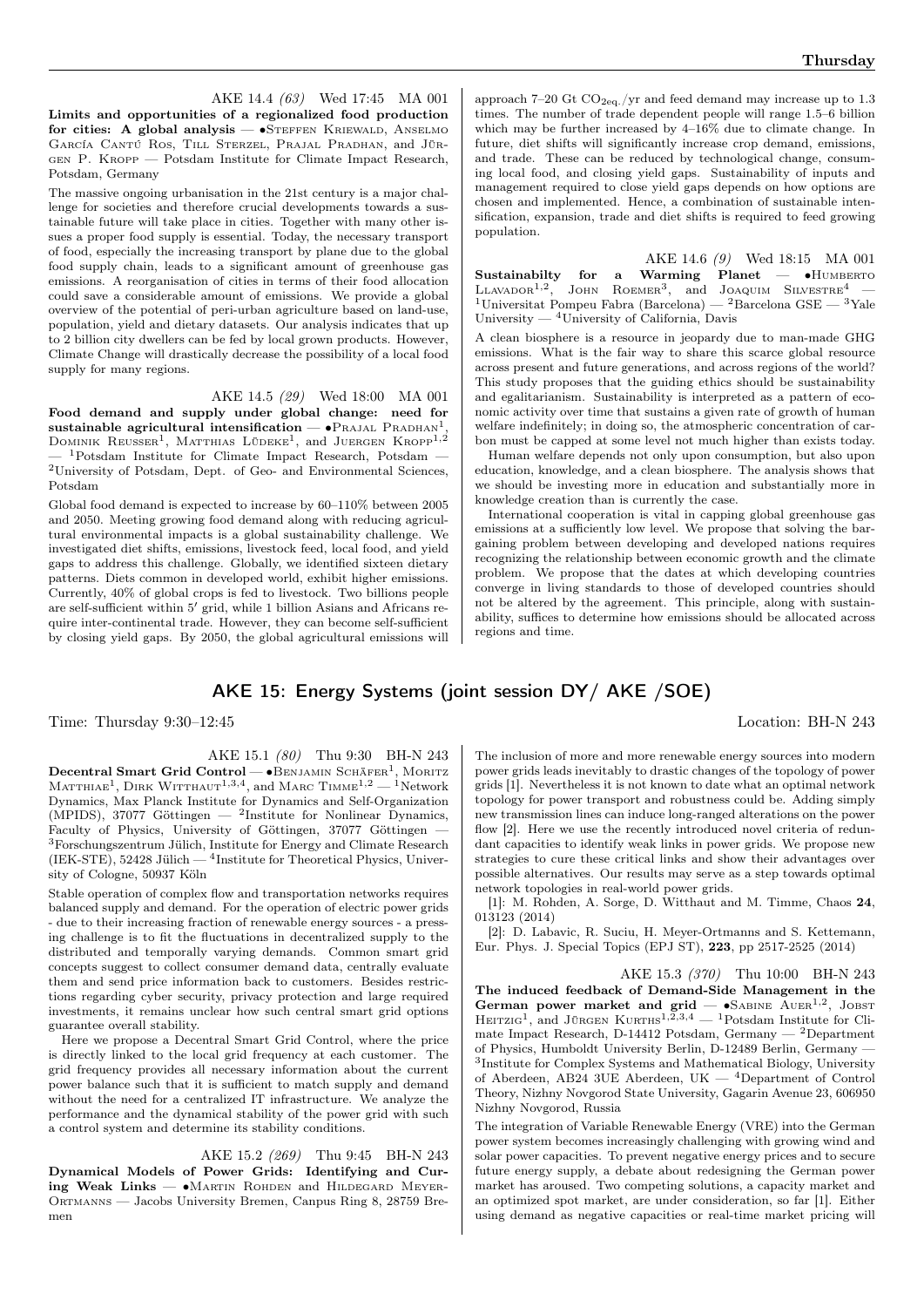increase the price elasticity of demand and therefore, create a feedback loop between physical loads and power pricing [2].

In our research, we study these feedbacks in regard to power market and grid, especially in terms of stability [3]. Will these new concepts increase system stability by smoothing price evolution or rather provoke highly non-linear dynamics?

[1] BMWi. Ein Strommarkt für die Energiewende (2014). [2] M. Roozbehani et. al. (2012), IEEE, 27(4), 1926-1940. [3] P. Menck, J. Heitzig, N. Marwan J. & Kurths (2013). Nature Physics, 9(2), 89-92.

AKE 15.4 (375) Thu 10:15 BH-N 243

Flow tracing in renewable electricity networks  $-$  MIRKO SCHÄFER<sup>1</sup>,  $\bullet$ Bo Tranberg<sup>2</sup>, and Martin Greiner<sup>2</sup> — <sup>1</sup>Frankfurt Institute for Advanced Studies — <sup>2</sup>Aarhus University

Renewable electricity networks are defined as power grids with a large penetration of fluctuating renewable power generation. Flow tracing algorithms track the renewable power as it flows from the generation nodes through the network to the consumption nodes. This allows for fair pricing schemes of future transmission investments. A new analytical expression is presented and applied to the pan-European transmission grid.

#### AKE 15.5 (373) Thu 10:30 BH-N 243

Large-deviation study of the maximum-disturbance stability of power grids —  $\bullet$  Alexander K. Hartmann<sup>1</sup>, Timo Dewenter<sup>1</sup>, WIEBKE HEINS<sup>2</sup>, and BENJAMIN WERTHER<sup>2</sup> — <sup>1</sup>Institut of Physics, University of Oldenburg —  $^2$ Institut for Electrical Energy Technology, Technical University of Clausthal

We study numerically the distribution of "maximum-disturbance" stability of power grids. The model is based on networks of oscillators. Here, we consider different ensembles of random networks, like standard Erdös-Renyi and two dimensional spacial networks. To access the distribution down to very small probabilities, we use specific large deviation techniques [1]. The stability is given by a conservative estimation of an asymptotic stability boundary, which is well known in stability theory  $[2,3]$ . The starting point is the matrix  $\bf{A}$  defined by  $J^T A + AJ = E$ , J being the Jacobean Matrix. By calculating the maximum disturbance of x, which results in the quadratic form  $V = \mathbf{x}^T \mathbf{A} \mathbf{x} = \epsilon(\mathbf{x})$  not being a Lyapunov-function of the system any longer, the boundaries for the stability can be found.

For comparsion, for the given networks also simple stability measures beased on shortest paths [4], on the eigenvalues of the Jacobi matrix and on a linearized power-flow model [5] are obtained.

[1] A.K. Hartmann, Eur. Phys. J. B 84, 627-634 (2011)

[2] R. Unbehauen, Systemtheorie (Vol. 2), Oldenbourg, Munich (1998)

[3] E.J. Davison and E.M. Kurak, Automatica 7, 627-636 (1971)

[4] A.K. Hartmann, Eur. Phys. J. B 87, 114 (2014)

[5] T. Dewenter and A.K. Hartmann, preprint arXiv:1411.5233 (2014)

#### AKE 15.6 (374) Thu 10:45 BH-N 243

Impact of network topology on decentral frequency-based smart grid control —  $\bullet$ CARSTEN GRABOW<sup>1</sup> and JÜRGEN KURTHS<sup>2</sup> — <sup>1</sup>Potsdam Institute for Climate Impact Research, Potsdam, Germany — <sup>2</sup>Potsdam Institute for Climate Impact Research, Potsdam, Germany

Replacing conventional power sources by renewables in power grids poses a big challenge nowadays. In particular, a stable operation of the power grid requires new methods and ideas in aligning the arising fluctuations in decentralised supply to the temporally varying demands. In this context, a decentral Smart Grid Control has been proposed recently in order to directly link the price information to the local grid frequency. Principally, it has been shown that this approach leads to an efficient decentralized strategy for matching supply and demand in a dynamically stable way. However, first results are restricted to simple small and regular networks. In our talk, we will extend the local and global stability analysis of the decentral Smart Grid Control to the collective dynamics of small network motifs, in particular, star-like networks and regular grid motifs. For larger networks, we numerically investigate decentralization scenarios finding additional phenomena that have to be considered to support power grids in exhibiting a stable state.

#### 15 min. break

AKE 15.7 (369) Thu 11:15 BH-N 243 Detours around basin stability in power networks

 $\bullet$ Paul Schultz<sup>1,2</sup>, Jobst Heitzig<sup>1</sup>, and Jürgen Kurths<sup>1,2,3,4</sup> – <sup>1</sup>Potsdam Institute for Climate Impact Research, D-14412 Potsdam, Germany — <sup>2</sup>Department of Physics, Humboldt University Berlin, D-12489 Berlin, Germany — <sup>3</sup> Institute for Complex Systems and Mathematical Biology, University of Aberdeen, AB24 3UE Aberdeen, UK — <sup>4</sup>Department of Control Theory, Nizhny Novgorod State University, Gagarin Avenue 23, 606950 Nizhny Novgorod, Russia

To analyse the relationship between stability against (large) perturbations and topological properties of a power transmission grid, we employ a statistical analysis of a large ensemble of synthetic power grids, looking for significant statistical relationships between the single-node basin stability measure and classical as well as tailor-made weighted network characteristics. Especially, we propose a strategy to directly estimate a power grid's stability - even on short time scales - to omit the need of costly simulations. The focus lies on the identification of grid nodes that appear critical for stability, using for example a version of Newman's current flow betweenness. This method enables us to predict poor values of single-node basin stability for a large extent of the nodes, offering a node-wise stability estimation at low computational cost.

Further, we analyse the particular function of certain network motifs to promote or degrade the stability of the system. Here we uncover the impact of so-called detour motifs on the appearance of nodes with a poor stability score and discuss implications for power grid design.

AKE 15.8 (322) Thu 11:30 BH-N 243 Network Measures for Power Grid Stability in Practice — ∙Frank Hellmann — Potsdam-Institut für Klimafolgenforschung, Potsdam, Deutschland

A key challenge for the emerging future grid infrastructure is the dynamical stability of the power grid in the presence of fluctuating power sources and changing topologies.

I show how tools based on novel as well as existing network topology measures can help with identifying vulnerable points in the power grid and can guide the design of the future grid in practice.

AKE 15.9 (368) Thu 11:45 BH-N 243 Predicting critical links in complex supply networks -∙Xiaozhu Zhang<sup>1</sup> , Dirk Witthaut1,2,<sup>3</sup> , Martin Rohden1,4,<sup>5</sup> , SARAH HALLERBERG<sup>1</sup>, and MARC TIMME<sup>1,6</sup> - <sup>1</sup>Network Dynamics, Max Planck Institute for Dynamics and Self-Organization (MPIDS), 37077 Göttingen, Germany —  $^2$ Forschungszentrum Jülich, Institute for Energy and Climate Research - Systems Analysis and Technology Evaluation (IEK-STE), 52428 Jülich, Germany —  $3$ Institute for Theoretical Physics, University of Cologne, 50937 Köln, Germany — 4 IIIrd Institute of Physics, Faculty of Physics, Georg August University, 37077 Göttingen, Germany — <sup>5</sup>School of Engineering and Science, Jacobs University, 28759 Bremen, Germany  $-$ <sup>6</sup>Institute for Nonlinear Dynamics, Faculty of Physics, Georg August University, 37077 Göttingen, Germany

It has been observed that most large-scale outages in power grids can be traced back to single transmission line failures [1]. Yet, identifying which infrastructures in power grids and other supply networks are critical remains an open challenge, with severe consequences for network planning and stability. In this work we propose that the critical links can be reliably predicted from the network structure and the normal operation state prior to edge failure. Numerical simulations of a variety of flow network models confirm that the topological edge redundancy as well as renormalized linear response theory provide general key indicators for network robustness.

[1] Pourbeik et al., Power and Energy Magazine, IEEE 4.5 (2006): 22-29.

AKE 15.10 (376) Thu 12:00 BH-N 243 Modelling the Dynamical Formation of Coalitions of Power Grid Operators to Reduce Needs for Backup Capacity —  $\bullet$ JOBST HEITZIG<sup>1</sup> and SARAH BECKER<sup>2</sup> — <sup>1</sup>Potsdam Institute for Climate Impact Research, Potsdam, Germany — <sup>2</sup>Frankfurt Institute for Advanced Studies, Frankfurt, Germany

Power grid operators face an increasing need for backup capacity due to a raising amount of volatile renewable energy production. This need may be decreased by extending transmission capacities between several neighbouring grids and then pooling their backup capacities. Due to the physical properties of electricity transmission grids, extending a line between two grids may however also reduce the backup capacity needs of a third connected grid, and may do so even more than